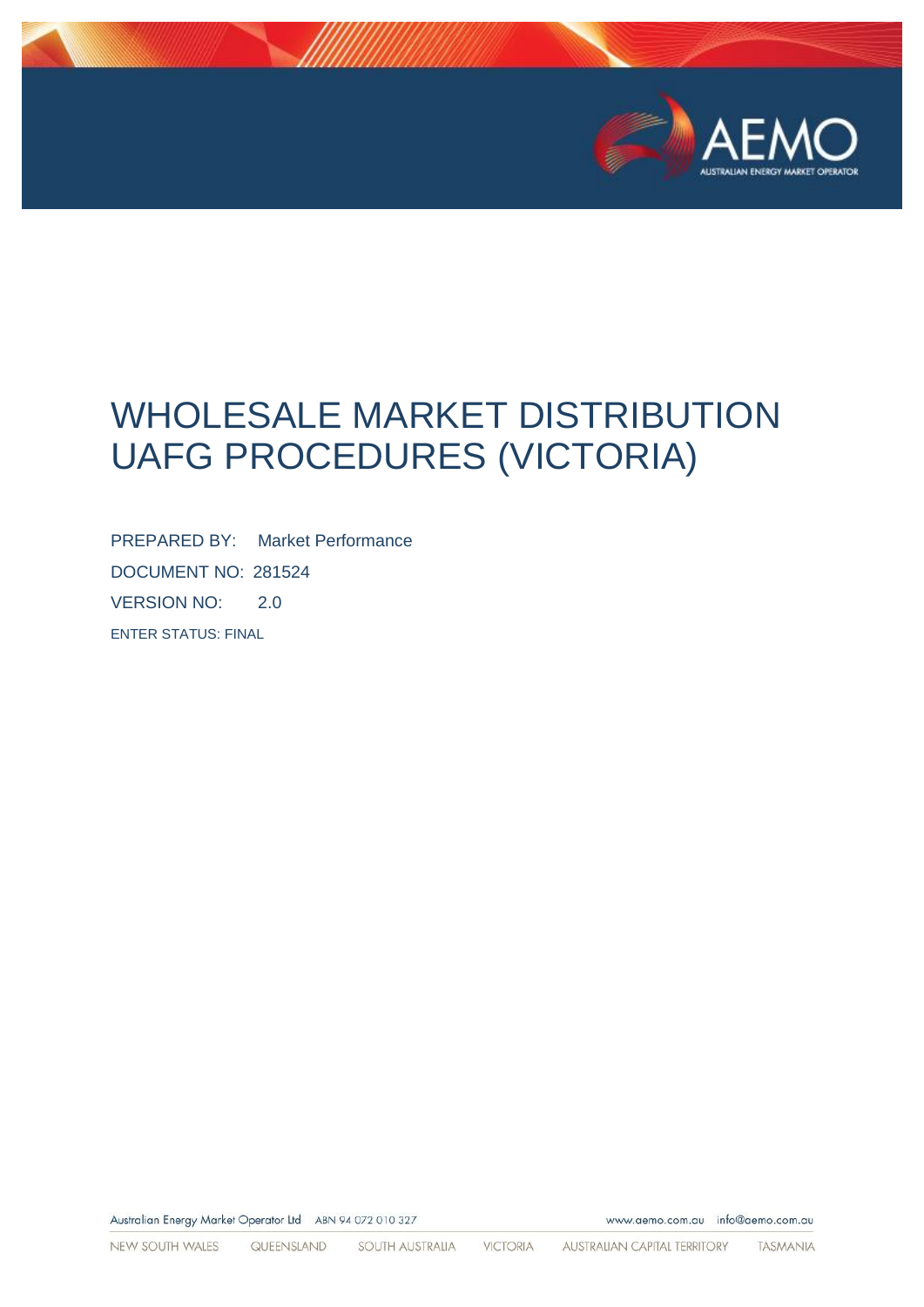### VERSION CONTROL

| <b>NGR 1.0</b> | 1 July 2010   | Lu Jian Ping            | <b>New NGR Procedure</b>                                                         |
|----------------|---------------|-------------------------|----------------------------------------------------------------------------------|
| 2.0            | 1 August 2012 | Danny<br><b>McGowan</b> | Update procedure to include reference<br>to "all" Market Participants (IN013/12) |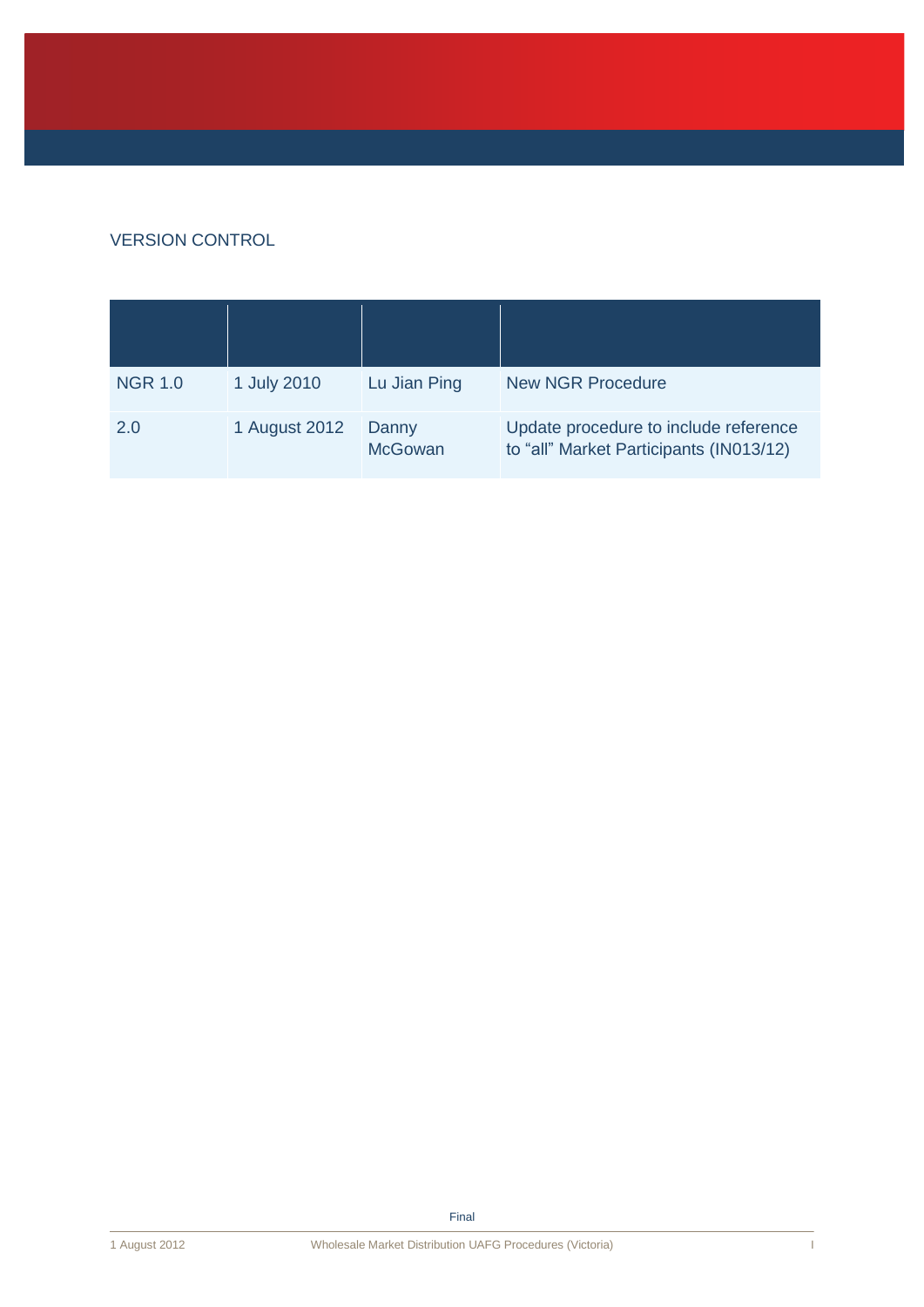# Table of Contents

| $\mathbf 1$ . | <b>INTRODUCTION</b>                                         | 1  |
|---------------|-------------------------------------------------------------|----|
| 2.            | <b>OVERVIEW OF THE UAFG PROCESS</b>                         | 1  |
| 2.1           | Injections, NSL and pricing data from AEMO                  | 3  |
| 2.1.5         | <b>CTM injection data for DUAFG year</b>                    | 5  |
| 2.2           | <b>Consumption data from Distributor</b>                    | 9  |
| 2.3           | <b>Agree consumption Market Participant and Distributor</b> | 12 |
| 2.4           | <b>Determine reconciliation amounts</b>                     | 16 |
| 2.5           | <b>Pay reconciliation amounts</b>                           | 18 |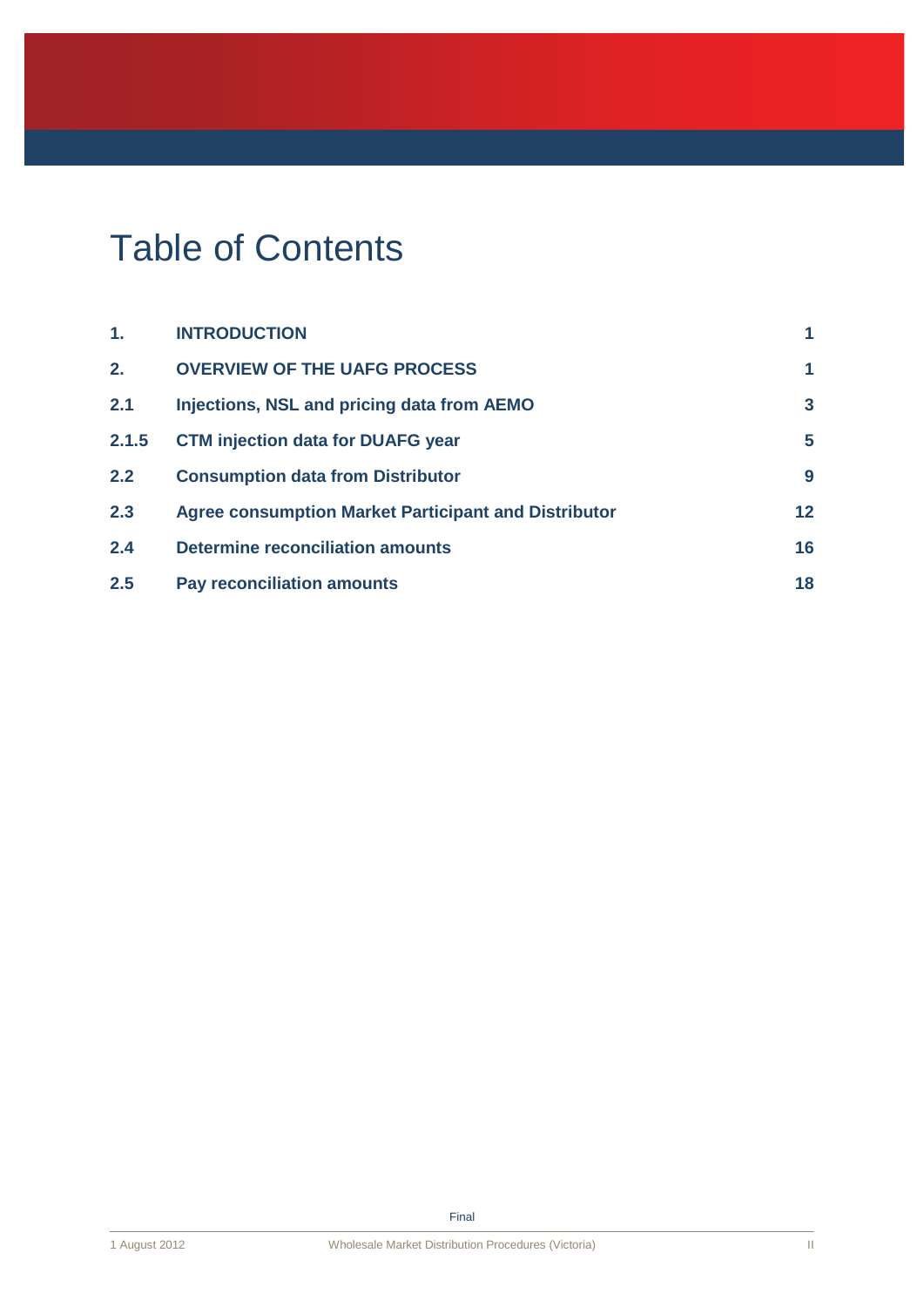# <span id="page-3-0"></span>**1. Introduction**

#### **Purpose**

These are the Procedures made under Rule 317 of the National Gas Rules (Rules).

The purpose of this document is to establish a Distribution unaccounted for gas ("DUAFG") process. This consists of business rules and data formats which will enable the exchange of required information between Distributors and Market Participants.

#### **Related documents**

- 1. User guide to MIBB Reports.
- 2. Gas Distribution System Code made by the Victorian Essential Services Commission as amended from time to time<sup>1</sup>.

#### **Overview and structure of this document**

This document highlights the information flow between the relevant parties and flow of events involved in the unaccounted for gas ("**UAFG**") process. The information flows and each event are described using sequence diagrams. The data formats and formulas used to calculate the final UAFG amount are also described in this document.

In the event of conflict between these Procedures and the Rules, the Rules prevail.

### **Definitions**

With the exception of terms defined below, terms defined in the National Gas Law and Part 19 of the Rules have the same meaning in these Procedures unless the context otherwise requires.

**Market Participant** means a registered participant registered in a registrable capacity in accordance with 135AB(4)(c) and 135AB(4)(d).

# <span id="page-3-1"></span>**2. Overview of the UAFG process**

The following sequence diagram shows an overview of events involve in the UAFG process. Each event is explained in more detail with rules, calculations and the data formats used.

 $\overline{a}$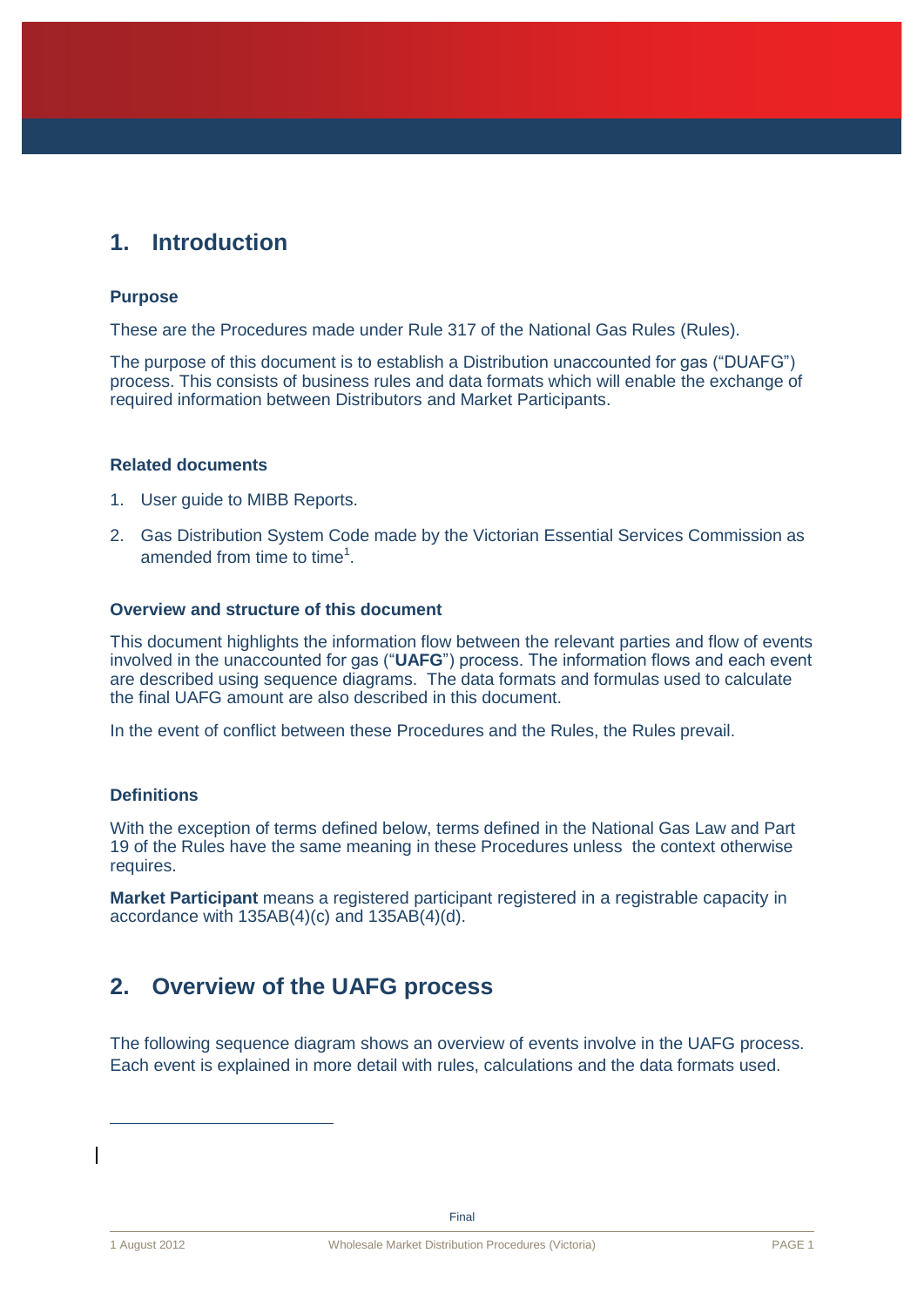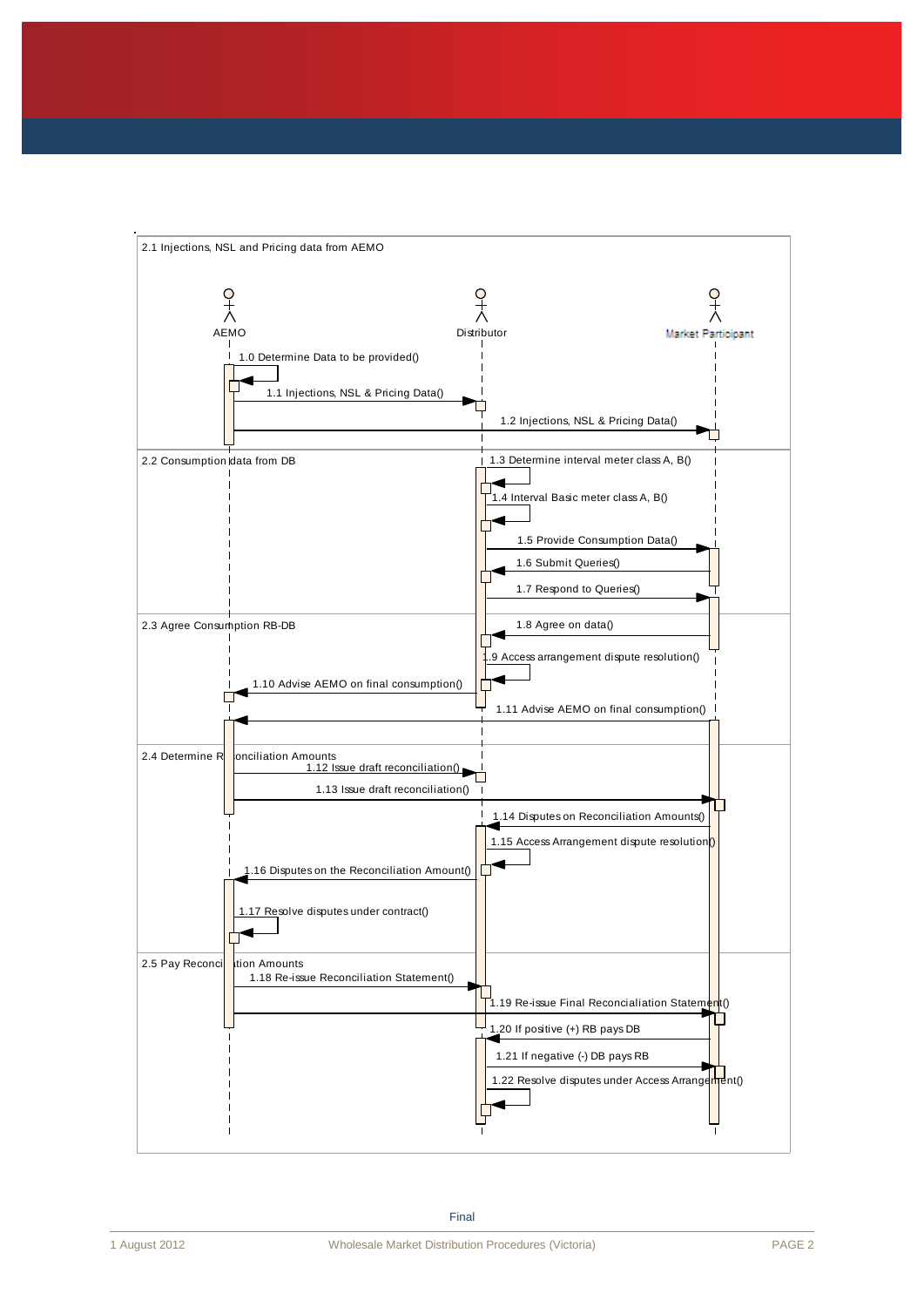# <span id="page-5-0"></span>**2.1 Injections, NSL and pricing data from AEMO**

Within **2 weeks** of issuing the month plus 118 business days ("**M+118**") revisions for December of the DUAFG year, AEMO will provide injections, net system load ("**NSL**") and pricing data to Distributor and Market Participants.

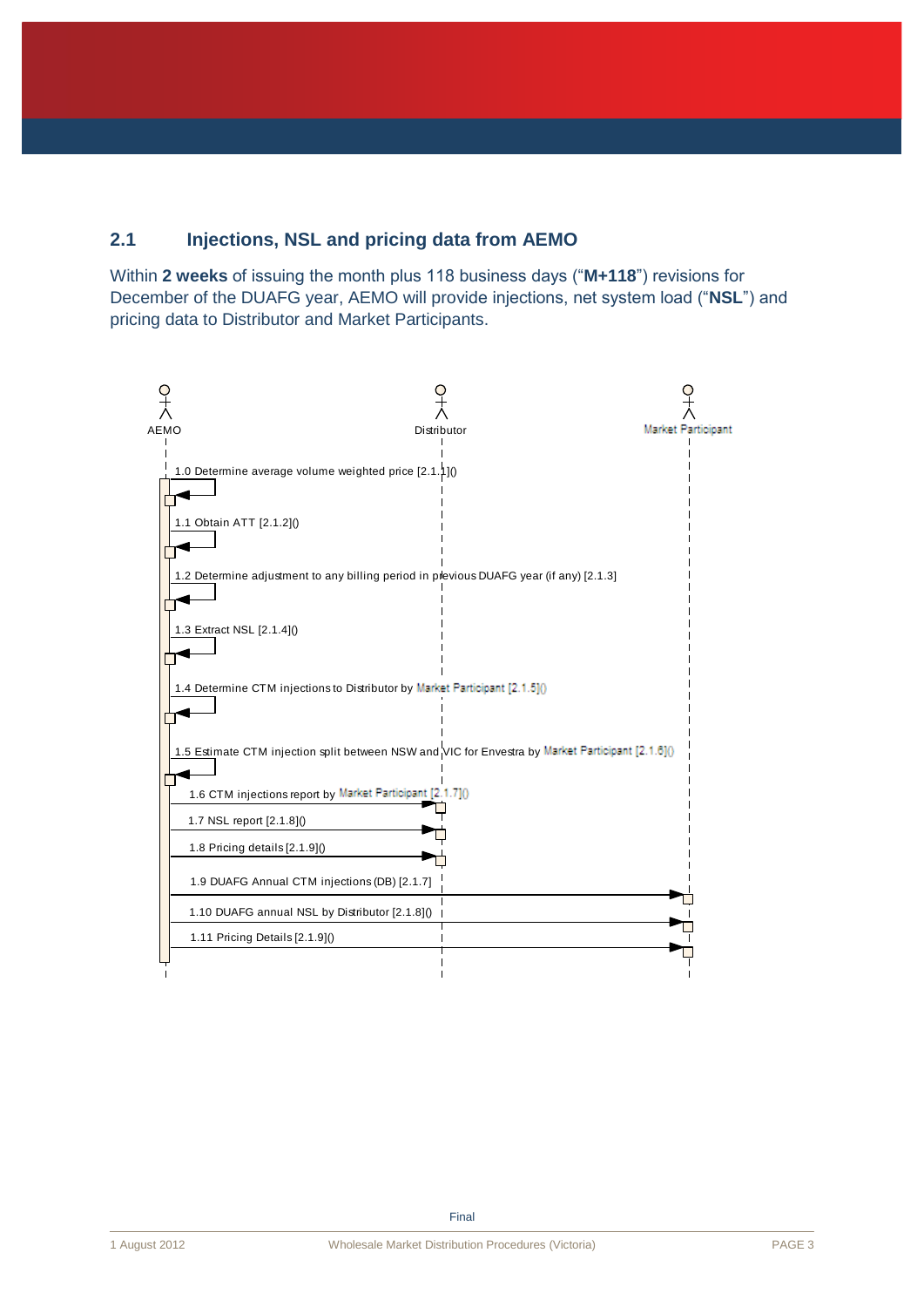### **2.1.1 Average Volume Weighted Market Price ("AVWMP")**

AEMO will determine the AVWMP in accordance with the following formula;

$$
\sum_{D=1}^n (PS_D*V\!S_D+PC_D*VC_D)
$$

$$
\sum_{D=1}^n (V\!Sp + VC_D)
$$

\_\_\_\_\_\_\_\_\_\_\_\_\_\_\_\_\_\_\_\_\_\_\_\_\_\_\_\_\_\_\_\_\_\_\_\_\_\_\_\_\_\_\_

Where;

- n = Days in DUAFG period
- D = Gas day in DUAFG year
- $PS<sub>D</sub>$  = Daily Market Price for gas day D \$/GJ

Up to and including 31 Jan 2007

- Price is ex post market price
- As published in MIBB report INT40

### From 1 Feb 2007

- Price is imbalance & deviation weighted average daily price
- As published in MIBB report INT42

 $PC<sub>D</sub>$  = CPI Adjusted contract price for the DUAFG period. The contract price of \$2.26 at November 1996 will be CPI adjusted from the Melbourne CPI.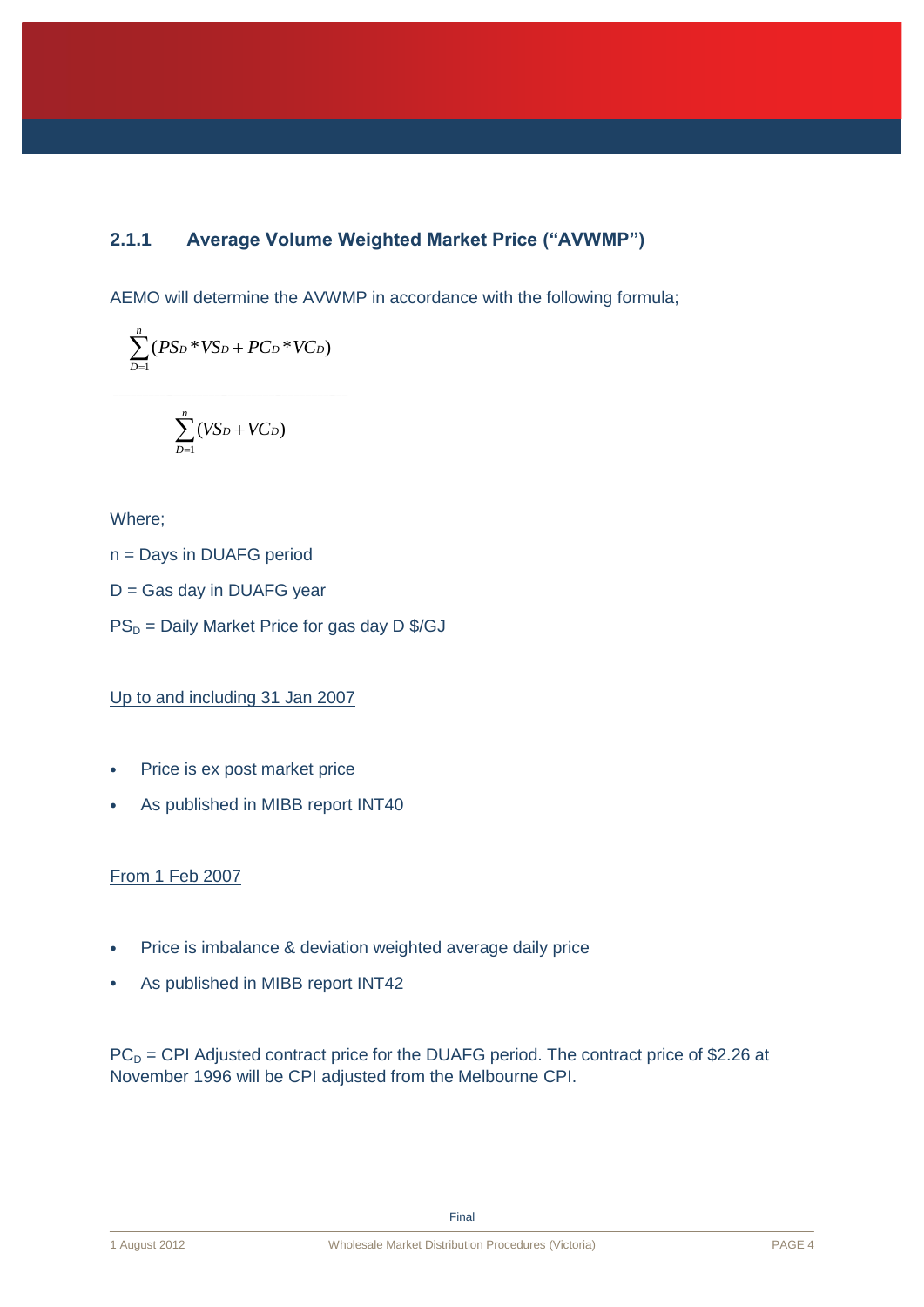$VS_D$  = Custody transfer meter ("CTM") injections from declared transmission system into all Distributors on gas day D as at the most recent revision (net of any withdrawals from Distributor to declared transmission system at bi-directional meters).

 $VC<sub>D</sub>$  = Total daily volume of gas withdrawn from the declared transmission system by Distributor for Market Participants less VS<sub>D</sub>.

### **2.1.2 Average transmission tariff ("ATT")**

Obtained from the declared transmission system service provider.

### **2.1.3 Determine CTM injection adjustments for previous DUAFG year**

Where AEMO has issued a revised settlement for any billing period during the previous DUAFG year in accordance with Part 19 of the Rules, AEMO must determine the CTM injection adjustment to apply to the current DUAFG year.

### **2.1.4 Net System Load profile for DUAFG**

AEMO must extract the current NSL by Distributor by gas day for the period covering at least 2 years before start of DUAFG period to 6 months after the end of the DUAFG period.

### <span id="page-7-0"></span>**2.1.5 CTM injection data for DUAFG year**

AEMO will determine the CTM injections to each Distributor by Market Participant using the most recent revision settlement data for each billing period in the DUAFG year.

 AEMO sends CTM injections to Distributors and Market Participants after the M+118 revision for December.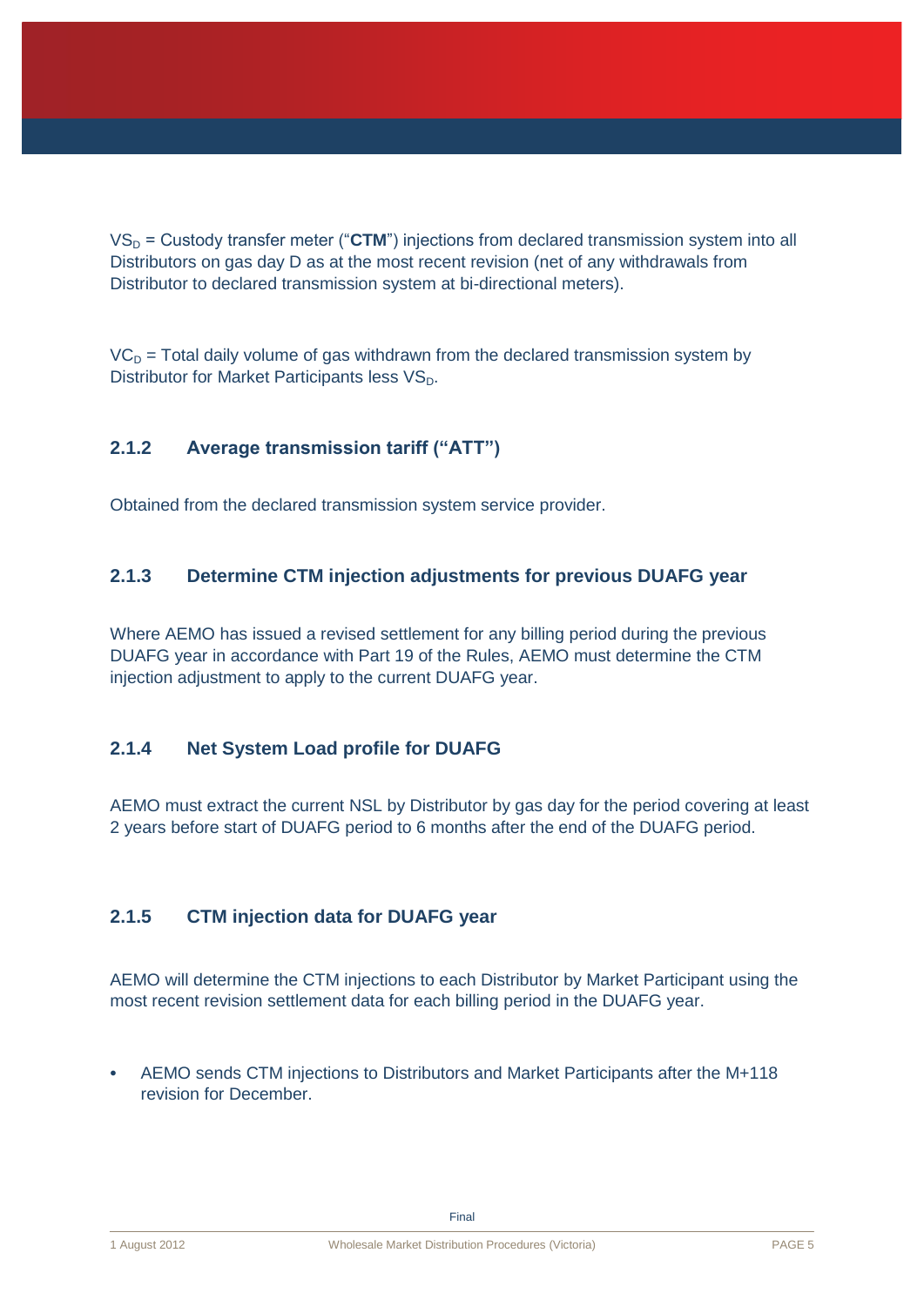- The data format used is the same for both parties, but Distributors receive the report by Market Participants operating in their network<sup>2</sup> and the Market Participants receive by distribution networks in which they operate.
- Each Market Participants or Distributor will only receive data relating to them.
- Where declared wholesale gas market revisions for any billing period within the previous DUAFG year have been issued after the CTM Injections for the previous DUAFG year were provided, AEMO will provide adjustments to the previously issued CTM Injections for that billing period.
- AEMO should initiate this event within 2 weeks of issuing the M+118 revision for December.

See **Appendix A** for details of how participants can confirm this determination using MIBB settlement reports during the year.

### **2.1.6 Estimate CTM injection split between NSW & Victoria**

Consumption in Envestra is split between NSW and Victoria, and different benchmark rates apply in each state.

For Market Participants that have customers in Victoria and NSW, AEMO estimates the split of consumption as follows;

MP Inj Vic =  $\frac{Class A Cons Vic}{}$  +  $Class B Cons Vic$ 

(1-Class A Benchmark Rate) (1- Class B Benchmark Rate)

MP Inj Nsw = (MP Total CTM) – MP Inj Vic

Where;

 $\overline{a}$ 

Class A Cons Vic = Market Participants Class A Consumption Victoria for the DUAFG Period Class B Cons Vic = Market Participants Class B Consumption Victoria for the DUAFG Period

<sup>2</sup> Ie declared distribution system.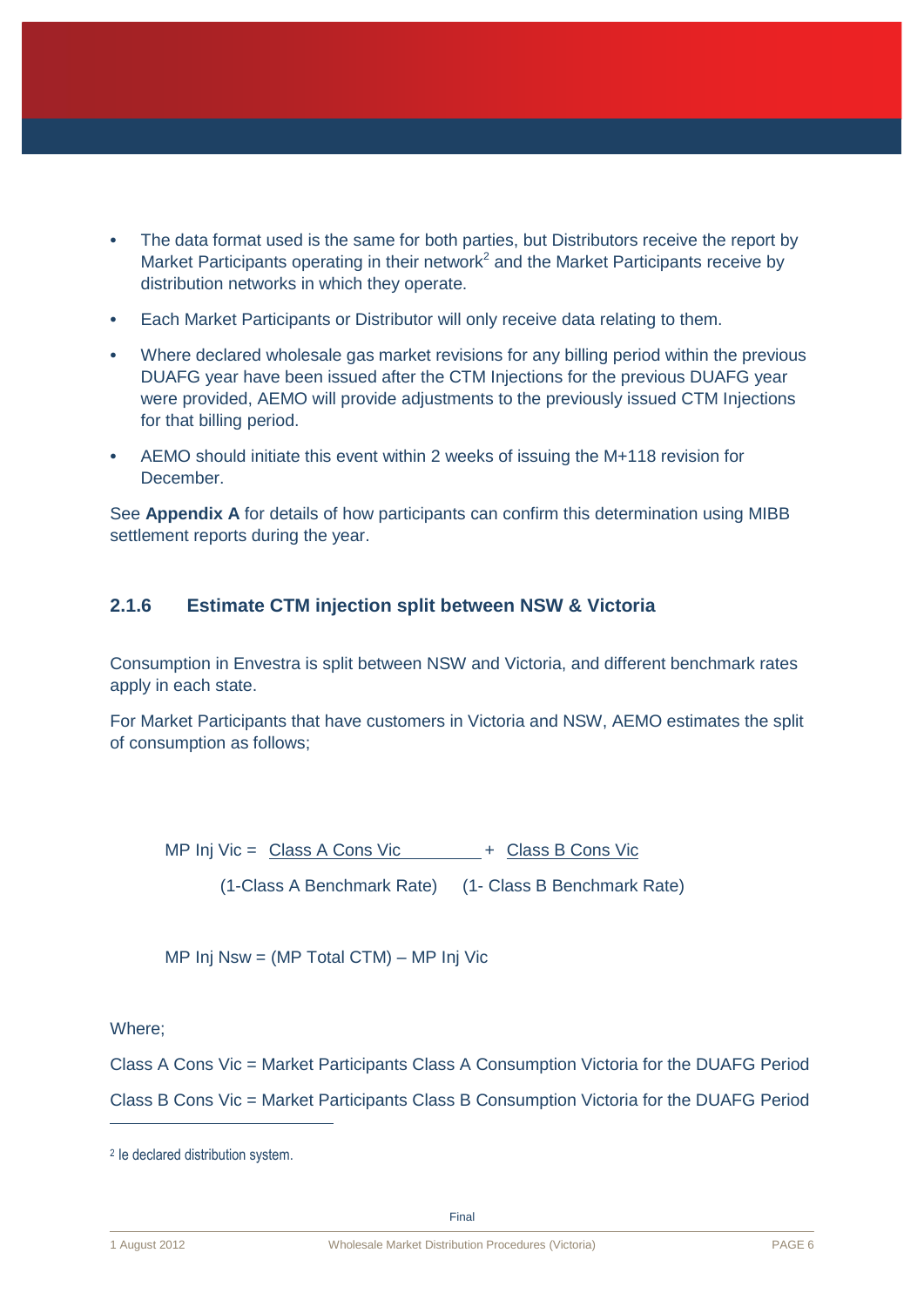MP Inj Vic = CTM injections for a Market Participant in Victoria MP Inj Nsw = CTM injections for a Market Participant in NSW MP Total CTM = MP Total CTM injections in Envestra.

### **2.1.7 Produce CTM injection report**

#### Format

| <b>COLUMN NAME</b>   | <b>DATA TYPE</b> | PRIMARY KEY (PK) | <b>COMMENTS</b>                                                                                           |
|----------------------|------------------|------------------|-----------------------------------------------------------------------------------------------------------|
| duafg_period         | Varchar $(4)$    | <b>PK</b>        | YYYY Current DUAFG period                                                                                 |
| state                | Char(3)          | <b>PK</b>        | <b>VIC/NSW</b>                                                                                            |
| statement_version_id | Numeric(9)       | <b>PK</b>        | As per INT source for gj_inj or<br>adj_gj_inj                                                             |
| version_from_date    | Varchar(20)      |                  |                                                                                                           |
| version_to-date      | Varchar(20)      |                  |                                                                                                           |
| $Inj$ <i>_gj</i>     | Numeric<br>18(9) |                  | Injections by Distributor by State<br>by Market Participant for current<br><b>DUAFG</b> period (positive) |
| adj_inj_gj           | Numeric<br>18(9) |                  | Previous DUAFG period (positive<br>or negative)                                                           |
| Distributor_id       | Integer          | <b>PK</b>        |                                                                                                           |
| Distributor_name     | Varchar(40)      |                  |                                                                                                           |
| fro_id               | Integer          | <b>PK</b>        |                                                                                                           |
| fro_name             | Varchar(40)      |                  |                                                                                                           |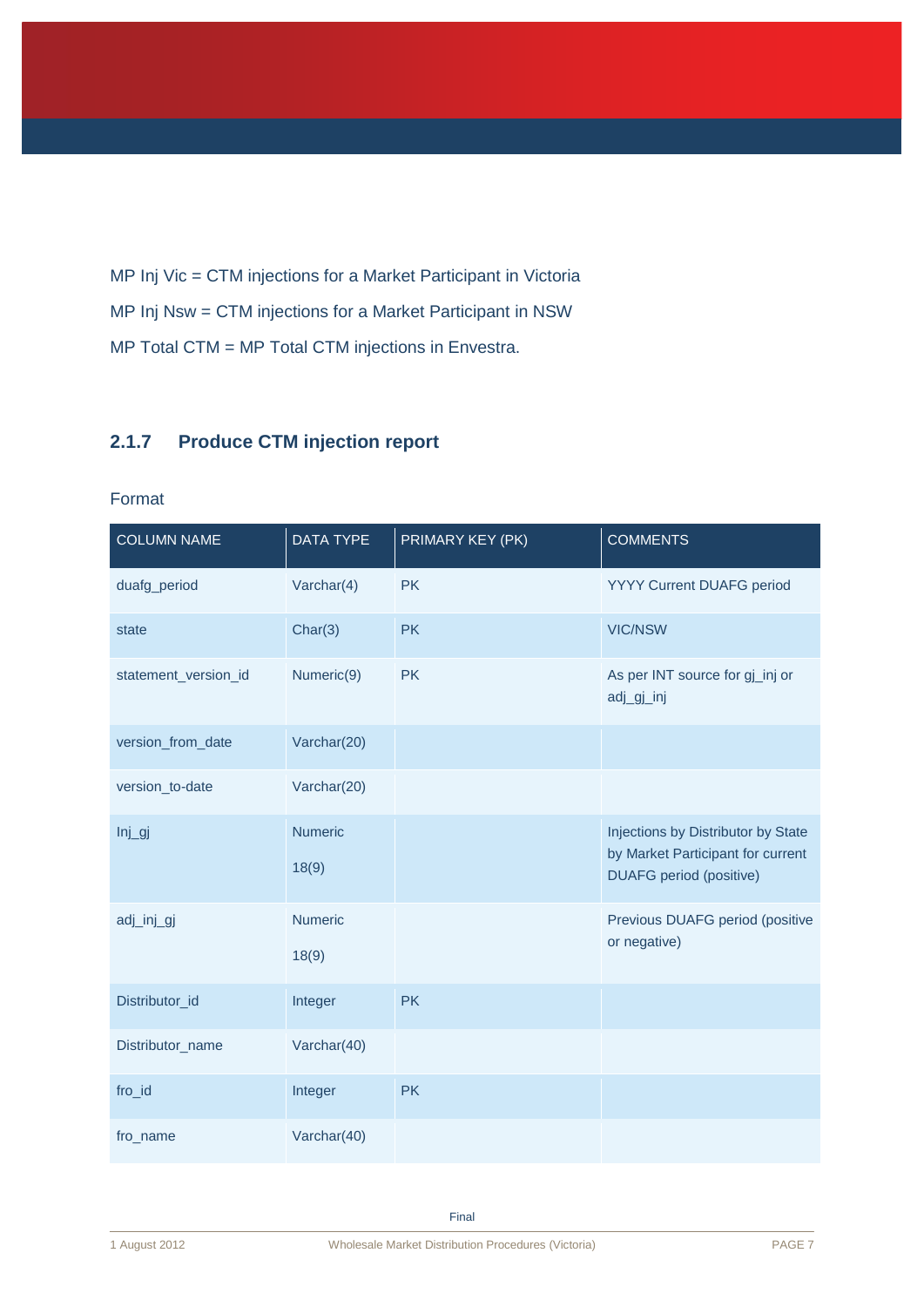| <b>COLUMN NAME</b> | DATA TYPE   | $\vert$ PRIMARY KEY (PK) | <b>COMMENTS</b> |
|--------------------|-------------|--------------------------|-----------------|
| created date       | Varchar(20) |                          |                 |

# **2.1.8 Produce NSL report**

### Format

| <b>COLUMN NAME</b> | <b>DATA TYPE</b> | PRIMARY KEY (PK) | <b>COMMENTS</b>           |
|--------------------|------------------|------------------|---------------------------|
| duafg_period       | Varchar (4)      | <b>PK</b>        | YYYY Current DUAFG period |
| gas_date           | Varchar (20)     |                  |                           |
| distributor_id     | Integer          | PK               |                           |
| Distributor_name   | Varchar (40)     |                  |                           |
| nsl_gj             | <b>Numeric</b>   |                  |                           |
|                    | 18(9)            |                  |                           |
| nsl_update         | Numeric 18(9)    |                  |                           |
| created_date       | Varchar (20)     |                  |                           |

# **2.1.9 Produce pricing data report**

### Format

| <b>COLUMN NAME</b> | <b>DATA TYPE</b> | PRIMARY KEY (PK) | <b>COMMENTS</b>                  |
|--------------------|------------------|------------------|----------------------------------|
| Duafg_period       | Varchar(4)       | <b>PK</b>        | <b>YYYY Current DUAFG period</b> |
| avg_price_period   | Varchar(7)       |                  | YYYY-MM                          |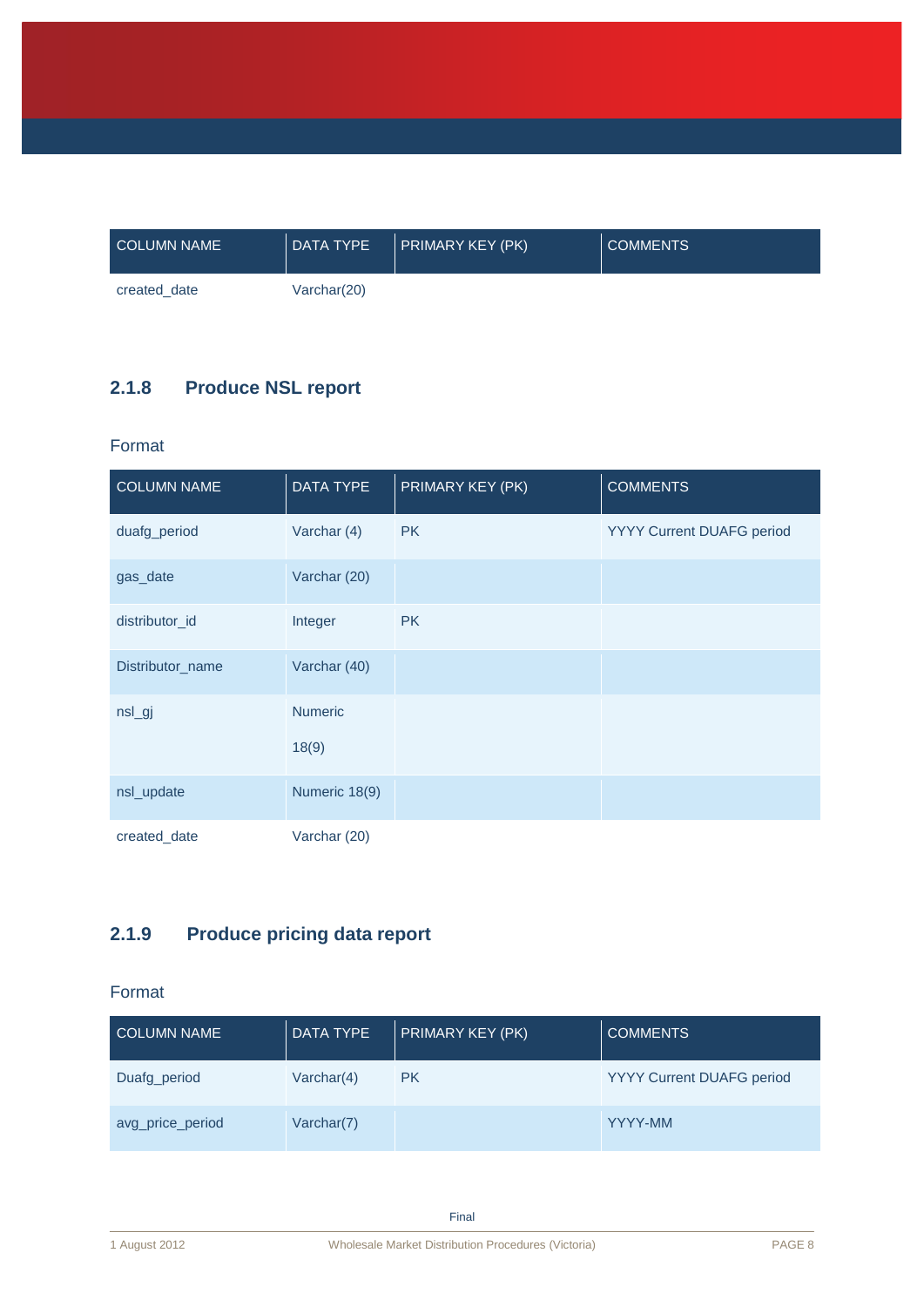| <b>COLUMN NAME</b> | <b>DATA TYPE</b> | <b>PRIMARY KEY (PK)</b> | <b>COMMENTS</b>             |
|--------------------|------------------|-------------------------|-----------------------------|
| Att                | Float            | <b>PK</b>               | Average transmission tariff |
| created date       | Varchar(20)      |                         |                             |

### **2.1.10 Provide Injection, NSL & pricing data**

Distributor receives:

- CTM injection report where ab\_id = company\_id
- $\cdot$  NSL report where db\_id = company\_id
- Pricing data report

Market Participant receives:

- CTM injection report where Fro\_id = company\_id
- NSL report all
- Pricing report

### <span id="page-11-0"></span>**2.2 Consumption data from Distributor**

After receiving data from AEMO, Distributors determine the class A & B consumption data and send to Market Participants.

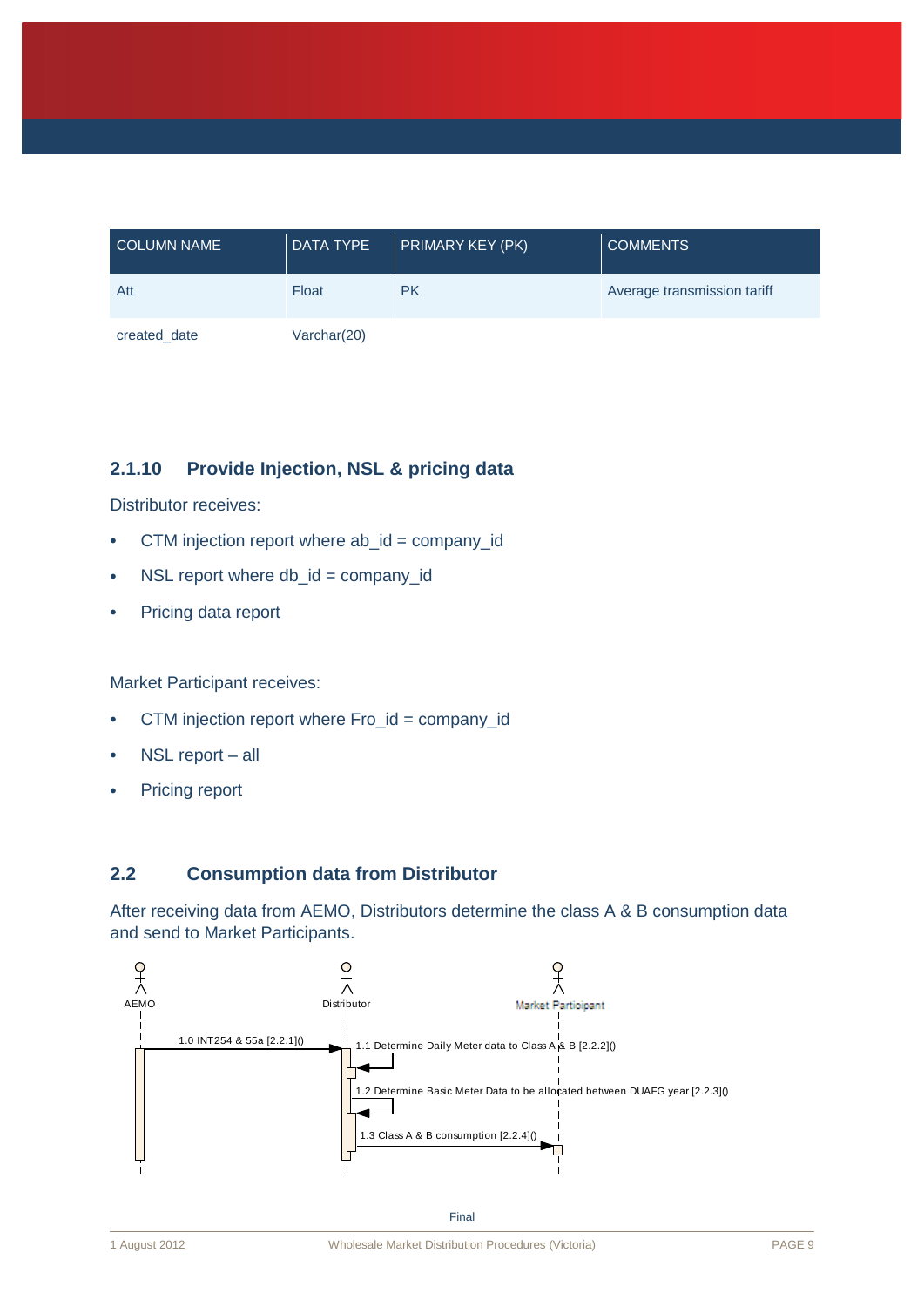## **2.2.1 INT254 & INT55a<sup>3</sup>**

AEMO publishes the following MIBB reports.

INT254 - Monthly report after the settlement processing

INT55a – Published after each revision

Distributor has the access to these reports via the MIBB.

### **2.2.2 Determine class A & B DM data**

For interval meters Distributors determine the class A & B consumption data using the above 2 MIBB reports, INT254 Metering Data Monthly (Billing meters only) & INT55a (Metering Registration Monthly Data – Billing Meters only) MIBB reports produced by AEMO. For basic meters they use their own records to determine the class A & B consumption.

Each Market Participant will get data related to them.

See **Appendix A** for the procedure to determine volume of gas withdrawn from the declared transmission system by Distributor for Market Participants using MIBB reports.

Distributors initiate this event within **5 weeks** of the revision for December.

### **2.2.3 Determine BM data to be allocated between DUAFG year**

Distributor determines the BM data to be allocated to the DUAFG year.

See **Appendix B** for the Procedure to determine the apportionment.

### **2.2.4 Class A & B consumption to Market Participant**

 $\overline{a}$ 

<sup>&</sup>lt;sup>3</sup> These are both MIBB reports.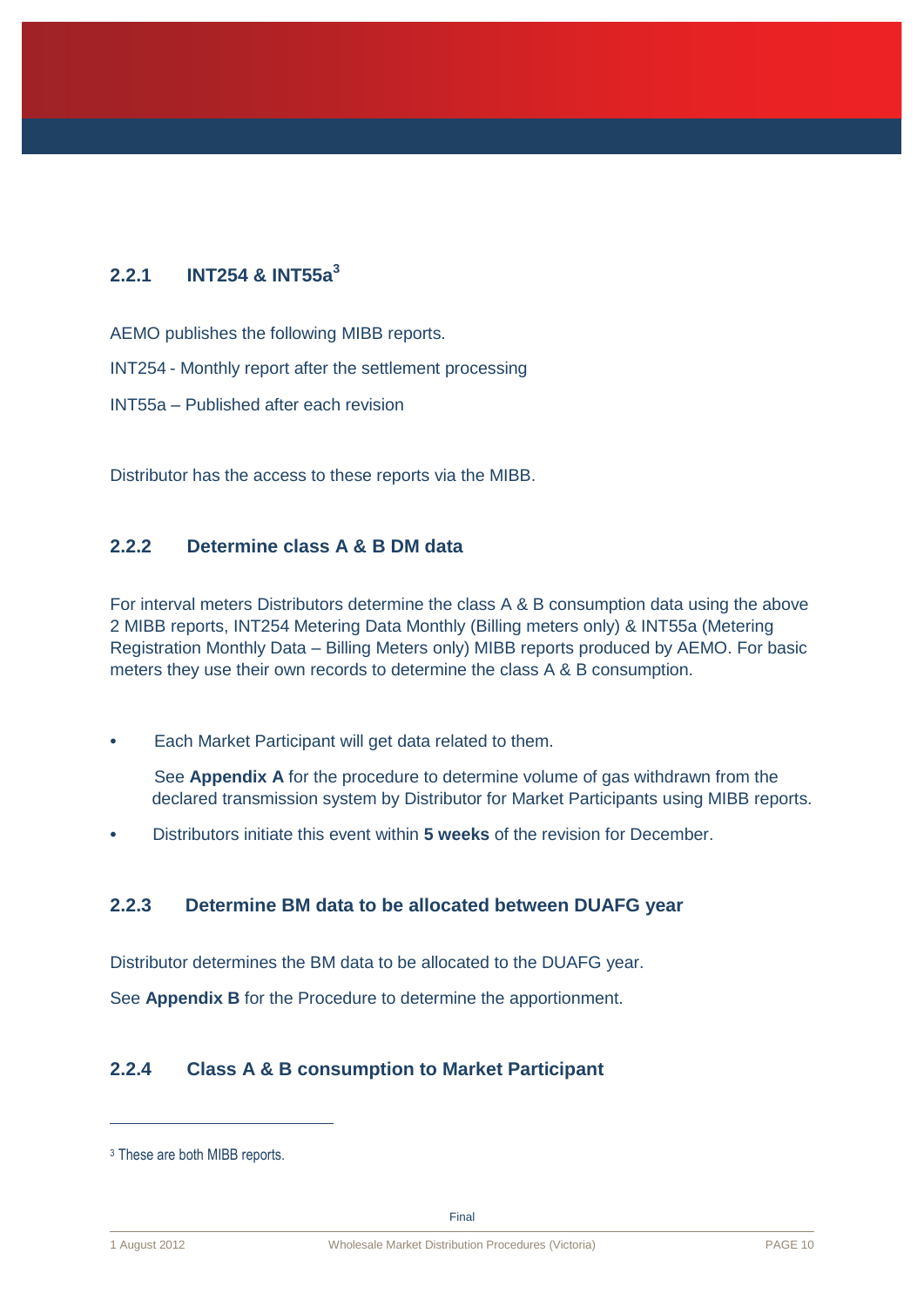Distributor sends Class A & B consumption to each Market Participant via CD.

### Format:

| <b>COLUMN NAME</b>            | DATA TYPE   | MANDATORY/                                                                                                 | <b>COMMENT</b>              |
|-------------------------------|-------------|------------------------------------------------------------------------------------------------------------|-----------------------------|
|                               |             | <b>OPTIONAL</b>                                                                                            |                             |
| <b>NMI</b>                    | Alpha(10)   | M                                                                                                          |                             |
| Invoice_Number                | Alpha(20)   | M                                                                                                          |                             |
| Transaction_Id                | Alpha(17)   | M                                                                                                          |                             |
| Transaction_Date              | Date $(10)$ | M                                                                                                          |                             |
| Adjustment_Indicator          | Alpha(1)    | M                                                                                                          | $C =$ Cancelled transaction |
|                               |             |                                                                                                            | $R =$ Rebilled transaction  |
|                               |             |                                                                                                            | $N =$ New transaction       |
| Period                        | Alpha(6)    | M                                                                                                          |                             |
| Billing_Days                  | Numeric(3)  | M                                                                                                          |                             |
| Type_of_Read                  | Alpha(1)    | M                                                                                                          | $A = Actual$                |
|                               |             |                                                                                                            | $E =$ Estimated             |
|                               |             |                                                                                                            | $S =$ Substituted           |
|                               |             |                                                                                                            | $C =$ Customer own read     |
| Consumption_MJ                | Numeric(11) | M                                                                                                          |                             |
| Current_Read_Date             | Date(10)    | M                                                                                                          |                             |
| Previous_Read_Date            | Date $(10)$ | $\mathsf{M}% _{T}=\mathsf{M}_{T}\!\left( a,b\right) ,\ \mathsf{M}_{T}=\mathsf{M}_{T}\!\left( a,b\right) ,$ |                             |
| Distributor_ID                | Alpha(10)   | M                                                                                                          |                             |
| Network_Tariff_Code Alpha(10) |             | $\mathsf{M}% _{T}=\mathsf{M}_{T}\!\left( a,b\right) ,\ \mathsf{M}_{T}=\mathsf{M}_{T}\!\left( a,b\right) ,$ |                             |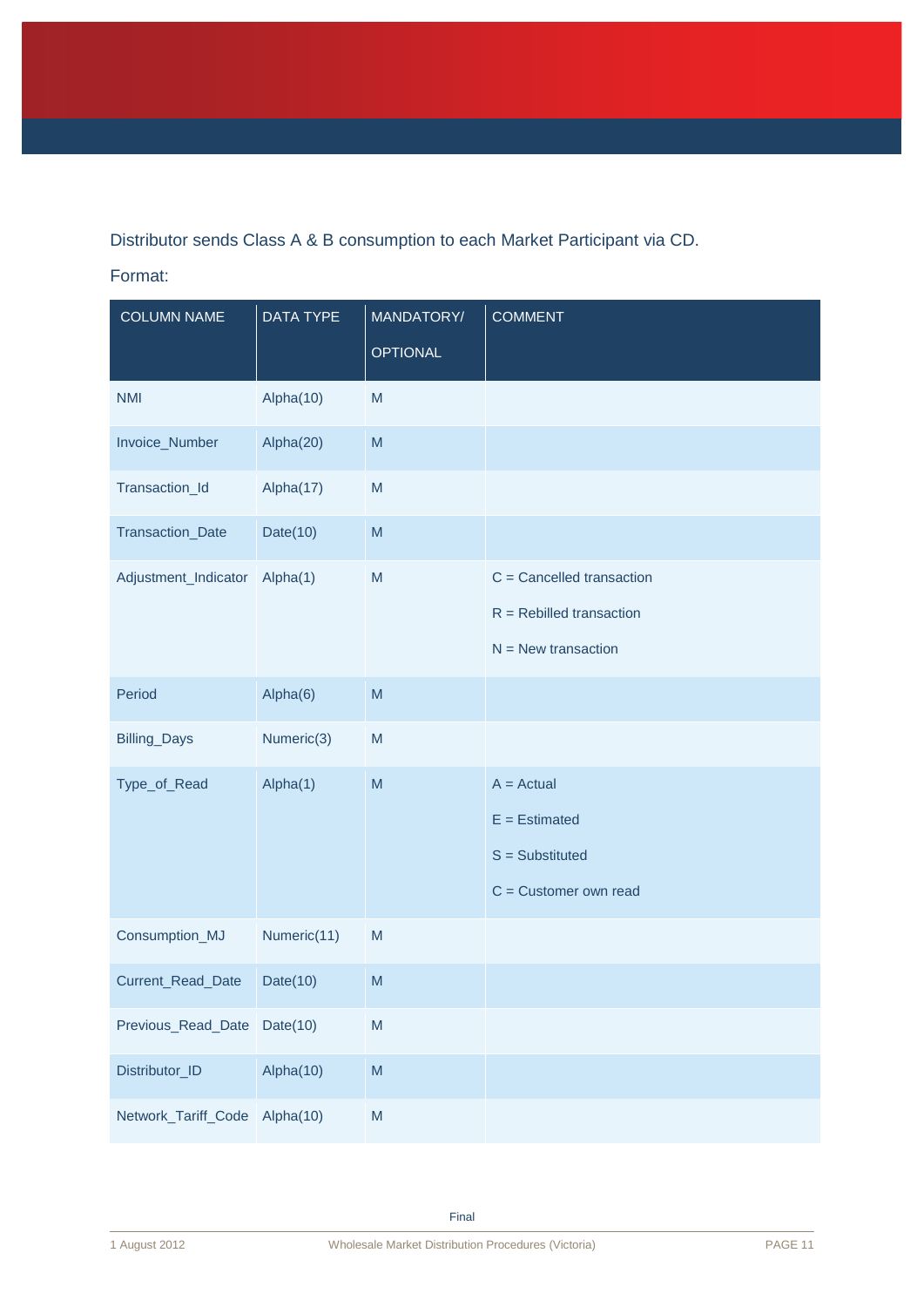| <b>COLUMN NAME</b> | <b>DATA TYPE</b>        | MANDATORY/<br><b>OPTIONAL</b> | <b>COMMENT</b>                                                                                                                                                                                                                                                                                                                                                                                                                                                               |
|--------------------|-------------------------|-------------------------------|------------------------------------------------------------------------------------------------------------------------------------------------------------------------------------------------------------------------------------------------------------------------------------------------------------------------------------------------------------------------------------------------------------------------------------------------------------------------------|
| Current_NSL_Split  | <b>Numeric</b><br>18(9) | $\circ$                       |                                                                                                                                                                                                                                                                                                                                                                                                                                                                              |
| Category           | Alpha(1)                | O                             | Category A, B, C, D, E, Z<br>A – When the bill falls between Start date and End<br>date of Review periods the complete bill is taken<br>into consideration.<br>B - When the bill starts before the start date and<br>ends before the previous cut off date and the ends<br>before the previous cut off date and the end date of<br>the review periods the bill is issued before the<br>previous cut off date; profile the bill from the start<br>date of the review periods. |
|                    |                         |                               | C – When the bill starts after the start date of the<br>review period and ends after end date of the review<br>period but before the current cut off date the bill is<br>issued before cut off date for the current review<br>period; profile the bill to the end date of the review<br>period                                                                                                                                                                               |
|                    |                         |                               | $E -$ When the bill is issued after the cut off date of<br>the previous review period and before the cut off<br>date of the current review period bill starts before<br>the start date of the review period and ends before<br>the end date of the review period; complete bill is<br>taken into consideration                                                                                                                                                               |
|                    |                         |                               | Z - Captures billing which occurs after the previous<br>cut off date. To capture late adjustments which<br>continue to occur after reconciliation.                                                                                                                                                                                                                                                                                                                           |

# <span id="page-14-0"></span>**2.3 Agree consumption Market Participant and Distributor**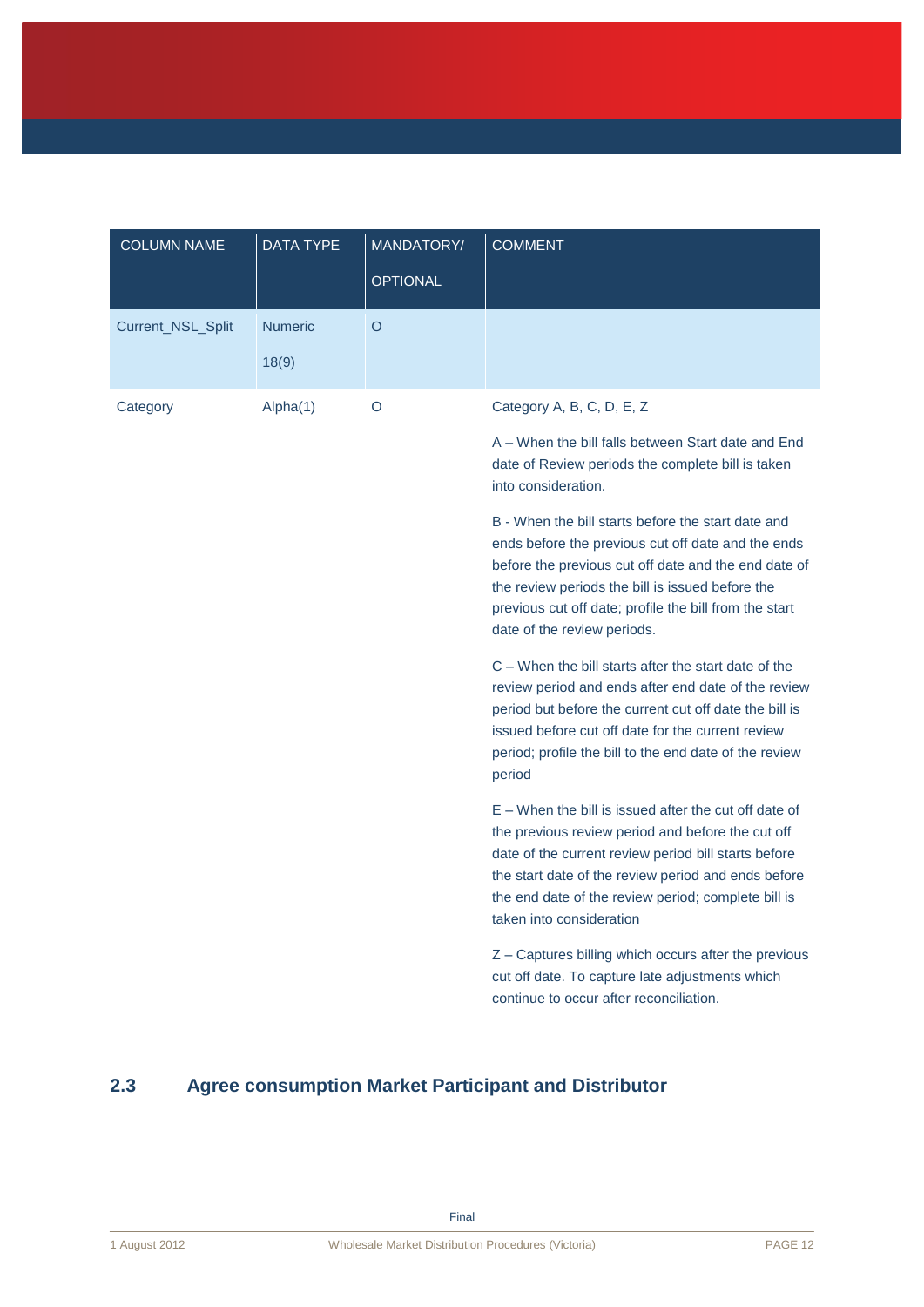It is required to agree the consumption by Market Participants and the Distributors. Market Participants review the data they received from Distributors.

### **2.3.1 Review consumption**

- Market Participants review the consumption receives from Distributors.
- Market Participants must review and agree on the consumption within **8 weeks**.

### **2.3.2 Queries on data issues**

Market Participants submit queries if they find any issues in the consumption data provided by Distributors.

| <b>COLUMN NAME</b>    | <b>DATA TYPE</b> | MANDATORY/      | <b>COMMENT</b> |
|-----------------------|------------------|-----------------|----------------|
|                       |                  | <b>OPTIONAL</b> |                |
| <b>NMI</b>            | Alpha(10)        | M               |                |
| <b>Invoice Number</b> | Alpha(20)        | M               |                |
| Transaction_ID        | Alpha(17)        | ${\sf M}$       |                |
| Transaction_Date      | Date $(10)$      | M               |                |
| Adjustment_Indicator  | Alpha(1)         | ${\sf M}$       |                |
| Period                | Alpha(6)         | M               |                |
| Billing_Days          | Numeric(3)       | M               |                |
| Type_of_Read          | Alpha(1)         | M               |                |
| Consumption_MJ        | Numeric(11)      | M               |                |

Format used by Market Participants: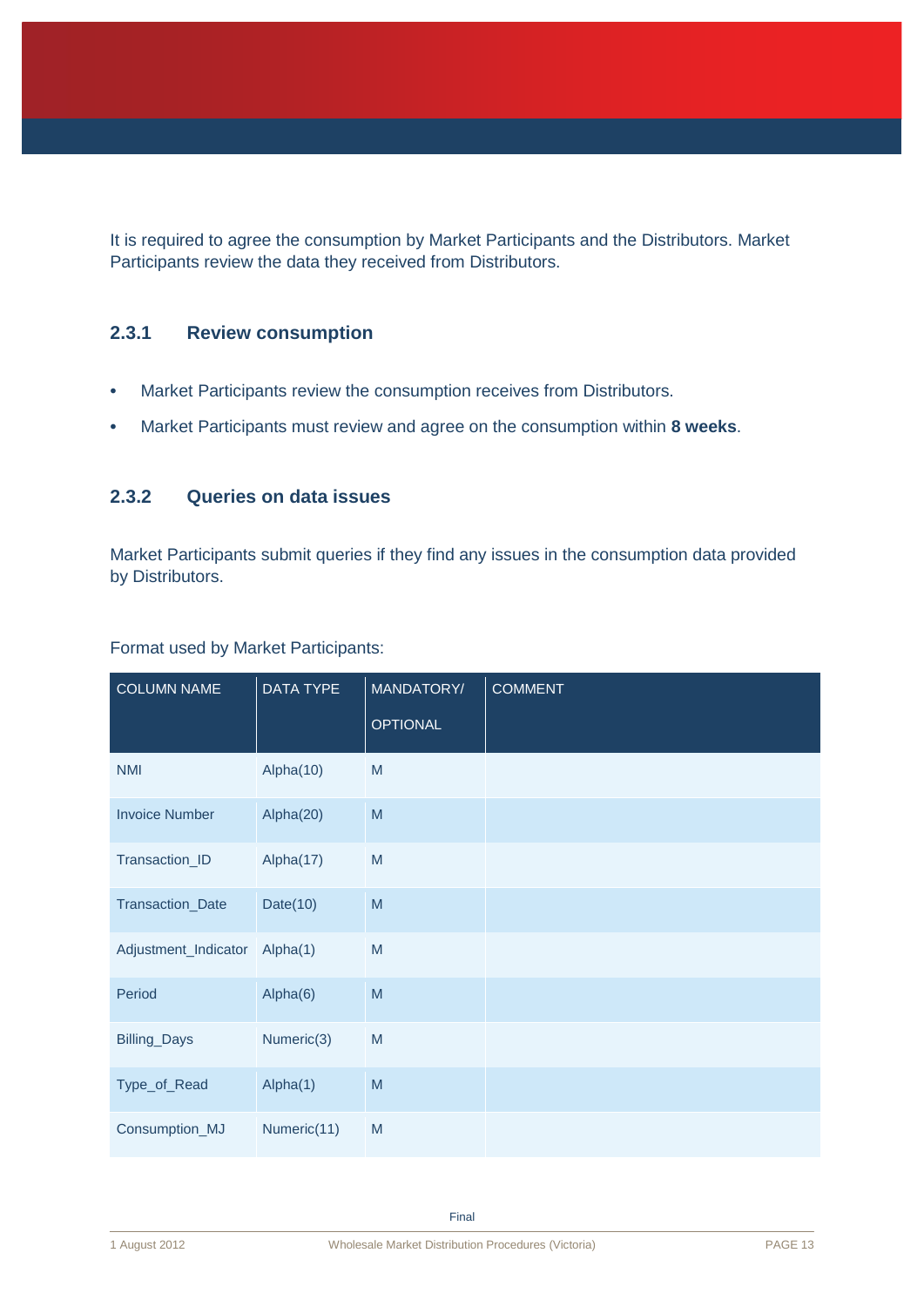| <b>COLUMN NAME</b>  | <b>DATA TYPE</b>        | MANDATORY/<br><b>OPTIONAL</b> | <b>COMMENT</b>                                                                                                                                                                                                                                                                                                                                                                                                                                                                                                                                                                                                                                                                                                                                                                                                                                                                                                                                                                                                                                                                                                                                                                                                                                  |
|---------------------|-------------------------|-------------------------------|-------------------------------------------------------------------------------------------------------------------------------------------------------------------------------------------------------------------------------------------------------------------------------------------------------------------------------------------------------------------------------------------------------------------------------------------------------------------------------------------------------------------------------------------------------------------------------------------------------------------------------------------------------------------------------------------------------------------------------------------------------------------------------------------------------------------------------------------------------------------------------------------------------------------------------------------------------------------------------------------------------------------------------------------------------------------------------------------------------------------------------------------------------------------------------------------------------------------------------------------------|
| Current_Read_Date   | Date $(10)$             | M                             |                                                                                                                                                                                                                                                                                                                                                                                                                                                                                                                                                                                                                                                                                                                                                                                                                                                                                                                                                                                                                                                                                                                                                                                                                                                 |
| Previous_Read_Date  | Date $(10)$             | M                             |                                                                                                                                                                                                                                                                                                                                                                                                                                                                                                                                                                                                                                                                                                                                                                                                                                                                                                                                                                                                                                                                                                                                                                                                                                                 |
| Distributor_ID      | Alpha(10)               | M                             |                                                                                                                                                                                                                                                                                                                                                                                                                                                                                                                                                                                                                                                                                                                                                                                                                                                                                                                                                                                                                                                                                                                                                                                                                                                 |
| Network_Tariff_Code | Alpha(10)               | M                             |                                                                                                                                                                                                                                                                                                                                                                                                                                                                                                                                                                                                                                                                                                                                                                                                                                                                                                                                                                                                                                                                                                                                                                                                                                                 |
| Current_NSL_Split   | <b>Numeric</b><br>18(9) | $\circ$                       |                                                                                                                                                                                                                                                                                                                                                                                                                                                                                                                                                                                                                                                                                                                                                                                                                                                                                                                                                                                                                                                                                                                                                                                                                                                 |
| Category            | Alpha(1)                | $\circ$                       | Category A, B, C, D, E, Z<br>A - When the bill falls between Start date and End<br>date of Review periods the complete bill is taken<br>into consideration.<br>B - When the bill starts before the start date and<br>ends before the previous cut off date and the end<br>date of the review periods the bill is issued before<br>the previous cut off date; profile the bill from the<br>start date of the review periods.<br>C - When the bill starts after the start date of the<br>review period and ends after the end date of the<br>review period but before the current cut off date the<br>bill is issued before cut off date for the current<br>review period; profile the bill to the end date of the<br>review period.<br>D - When the bill starts before the start date and<br>ends after the end date but before the cut off date in<br>the current review and the bill is issued before the<br>cut off date of the current review period; profile the<br>bill to the end date of the review period.<br>E - When the bill is issued after the cut off date of<br>the previous review period and before the cut off<br>date of the current review period bill starts before<br>the start date of the review period and ends before |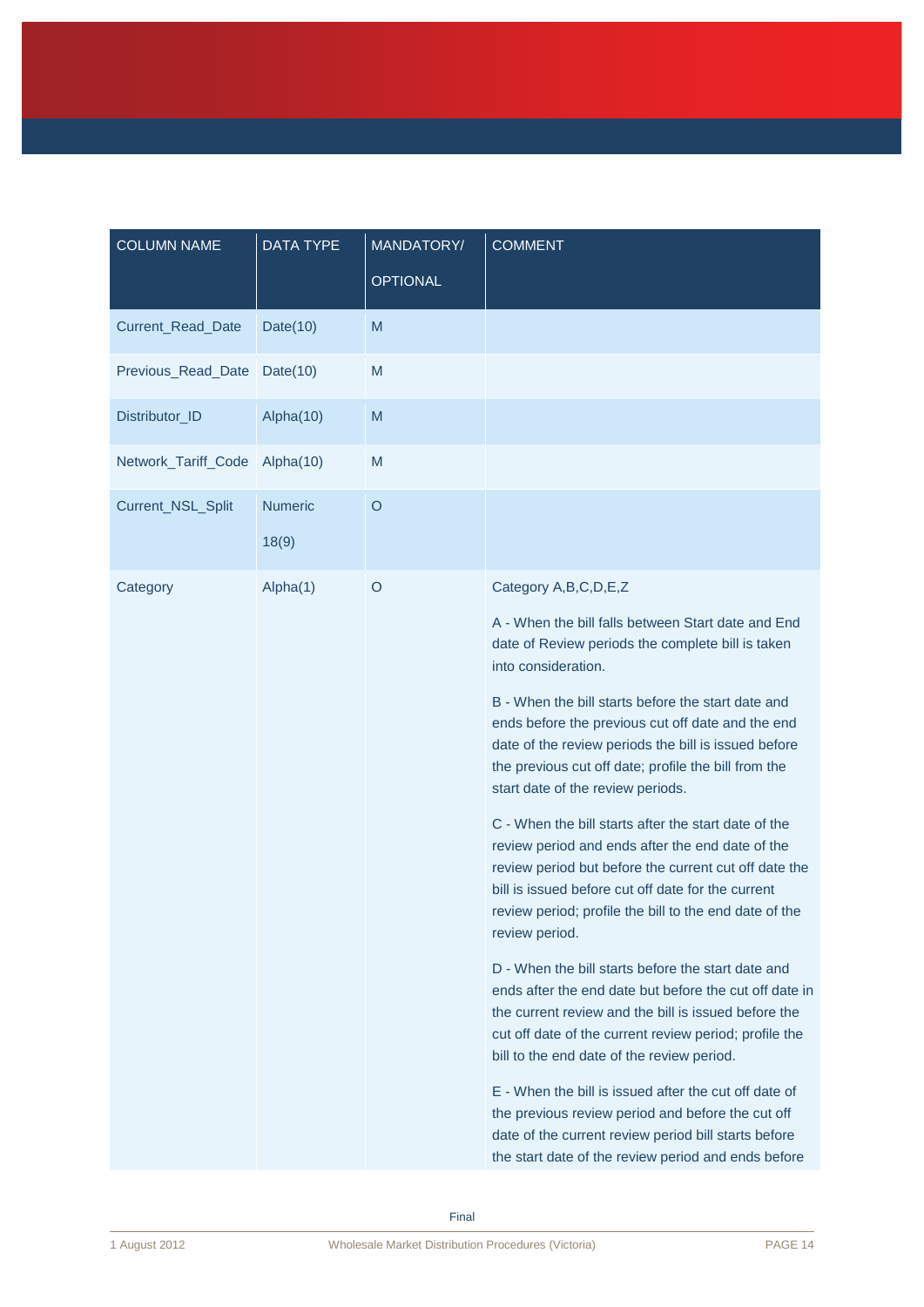| <b>COLUMN NAME</b> | <b>DATA TYPE</b> | <b>MANDATORY/</b><br><b>OPTIONAL</b> | <b>COMMENT</b>                                                                                                                                                                                                                         |
|--------------------|------------------|--------------------------------------|----------------------------------------------------------------------------------------------------------------------------------------------------------------------------------------------------------------------------------------|
|                    |                  |                                      | the end date of the review period; complete bill is<br>taken into consideration.<br>Z - Captures billing which occurs after the previous<br>cut off date. To capture late adjustments which<br>continue to occur after reconciliation. |
| Comments           | Memo             | M                                    | Market Participant's Comments on Data issues                                                                                                                                                                                           |

### **2.3.3 Resolve data issues**

Distributors attempt to resolve any data issues raised by Market Participants.

### **2.3.4 Dispute resolution**

Disputes as to consumption data and reconciliation amounts will be "relevant disputes" within the meaning of rule 135F of the Rules and as such determined in accordance with Part 15C of the Rules.

### **2.3.5 Resolve disputes**

Distributor resends the corrected data to the *Market Participants.*

### **2.3.6 Agree on consumption**

Market Participants inform the Distributors that they agree on the consumption.

### **2.3.7 Advise AEMO on final consumption**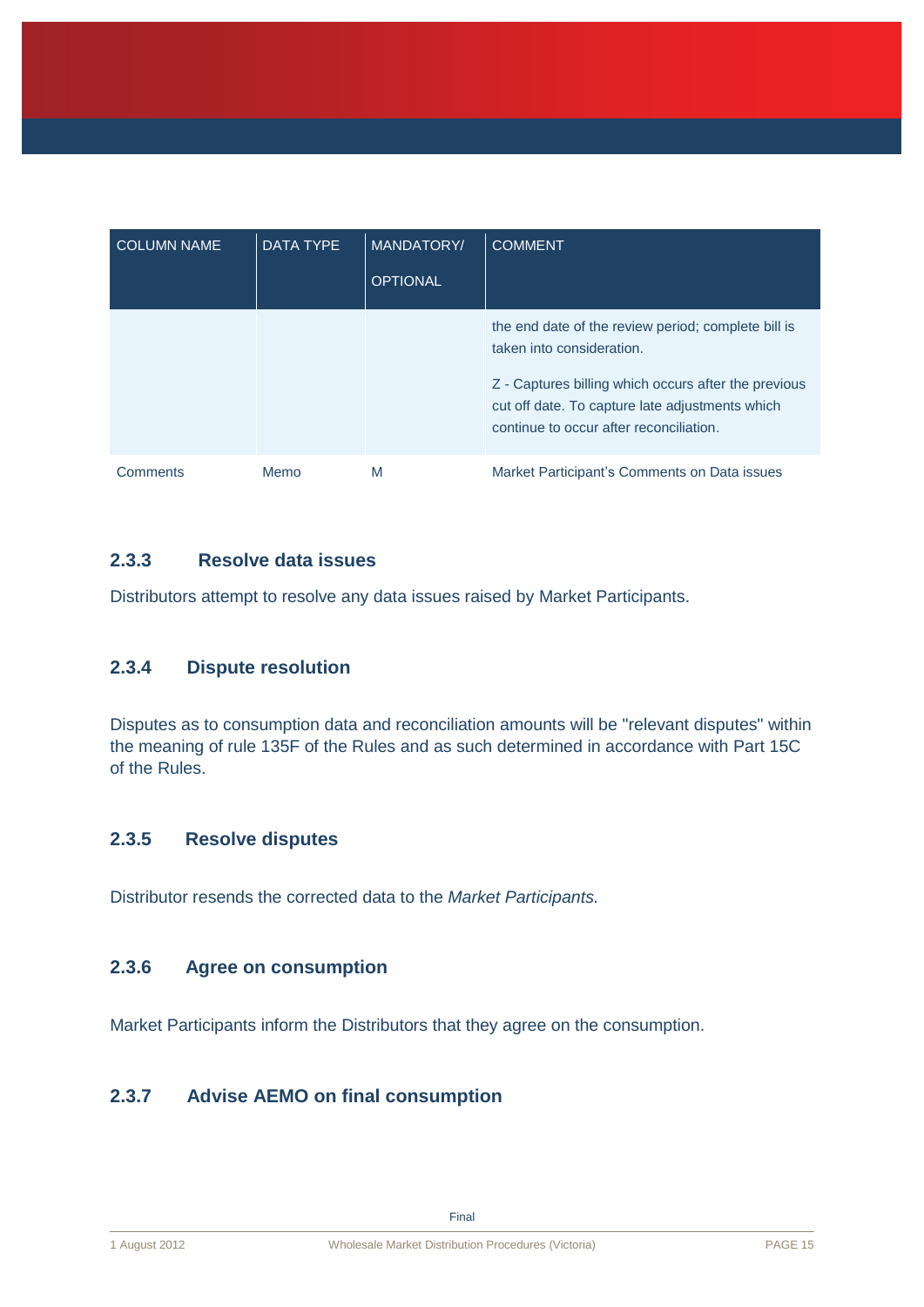Distributors and Market Participants send final consumption data to AEMO by Distributor by Market Participant.

### Format:

| <b>COLUMN NAME</b>              | <b>DATA TYPE</b> | MANDATORY/<br><b>OPTIONAL</b> | <b>COMMENT</b>                                                    |
|---------------------------------|------------------|-------------------------------|-------------------------------------------------------------------|
|                                 |                  |                               |                                                                   |
| DUAFG_Year                      | Alpha(4)         | M                             | yyyy eg: 2006                                                     |
| class_A_consumption Numeric(11) |                  | M                             | GJ                                                                |
| class_B_consumption Numeric(11) |                  | M                             | GJ                                                                |
| adj_prv_yr_class_A              | Numeric(11)      | M                             | GJ average adjustments $(+ve or -ve)$ to previous<br>year class A |
| adj prv yr class B              | Numeric(11)      | M                             | GJ average adjustments $(+ve or -ve)$ to previous<br>year class B |

### <span id="page-18-0"></span>**2.4 Determine reconciliation amounts**

AEMO determines the reconciliation amounts based on the final consumption advised by Distributors.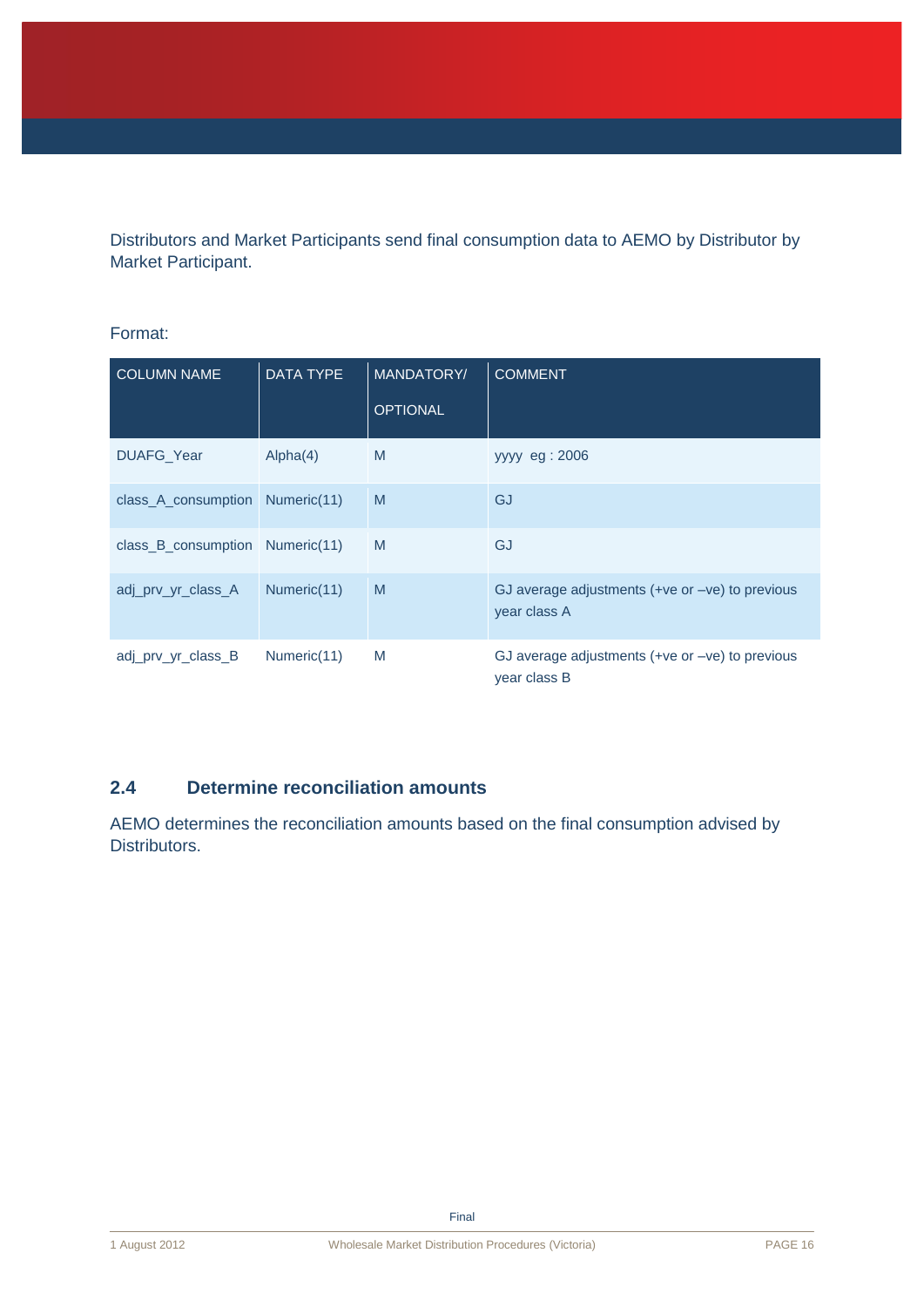

### **2.4.1 Determine reconciliation amounts**

AEMO determines the reconciliation amounts based on the final consumption provided by Distributors.

See **Appendix C** for the formula applied to calculate the reconciliation amount.

Previous year adjustments will be taken into account in the current year. The price used for the adjustments will be the previous year price.

- Adjustments will be done only for the previous year
- AEMO will not consider any adjustments to the consumption data after M+118, unless it has a significant material impact

See **Appendix D** for the formula used to calculate the previous year adjustment.

### **2.4.2 Issue draft reconciliation**

Once AEMO determines the reconciliation amount the draft statement is sent to Market Participants and Distributors.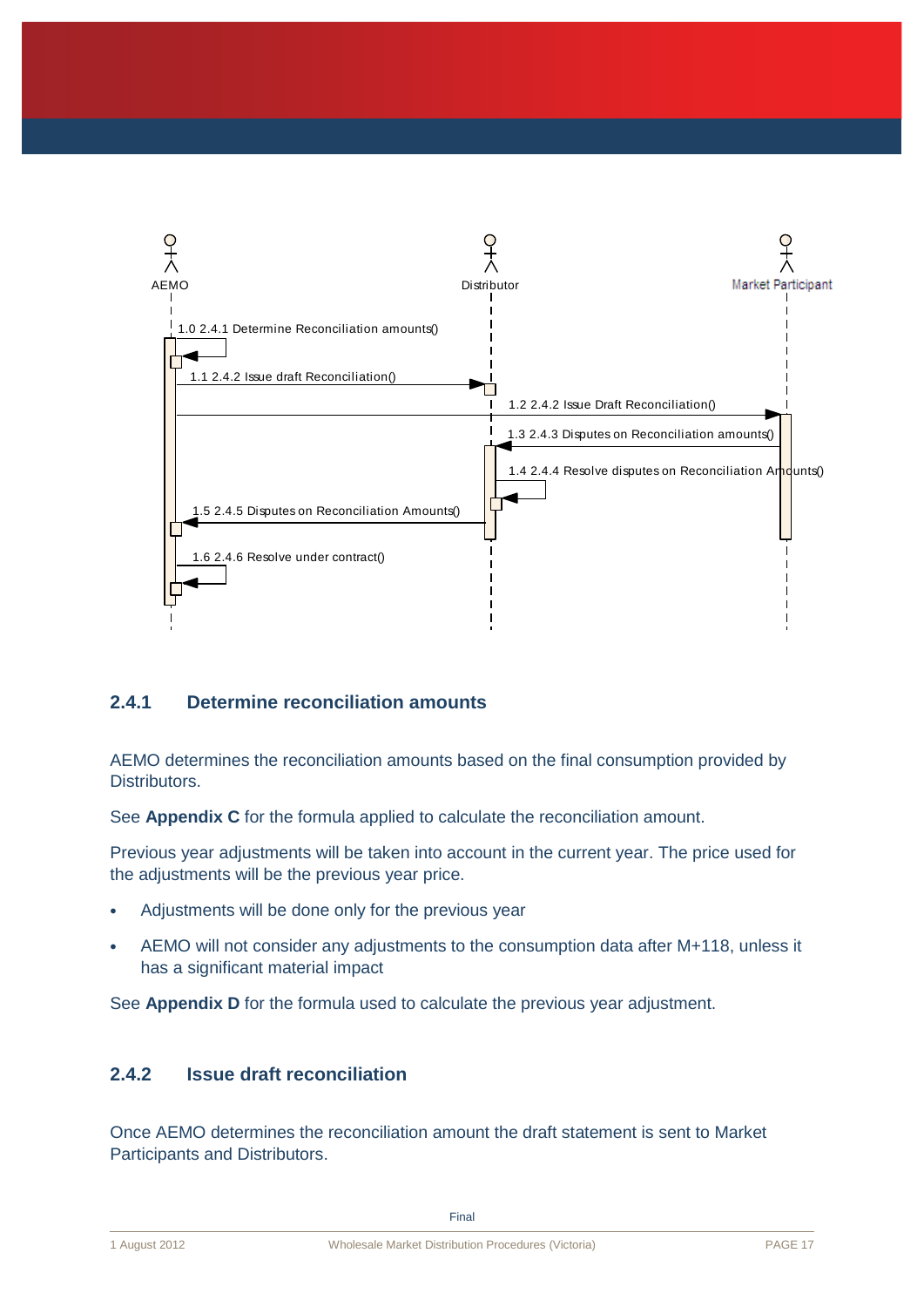### **2.4.3 Disputes on reconciliation amounts**

Disputes as to consumption data and reconciliation amounts will be "relevant disputes" within the meaning of rule 135F of the Rules and as such determined in accordance with Part 15C of the Rules.

### <span id="page-20-0"></span>**2.5 Pay reconciliation amounts**

If there are no disputes on the reconciliation amounts produced as a draft, AEMO issues the final statement.



### **2.5.1 Re-issue reconciliation**

Once both parties agreed on the draft reconciliation amount, AEMO issues the final reconciliation statement to Distributors and Market Participants.

See **Appendix E**: For the format of the reconciliation statement issued by AEMO.

### **2.5.2 Distributor pays Market Participant (Refer rule 317(3) of the Rules)**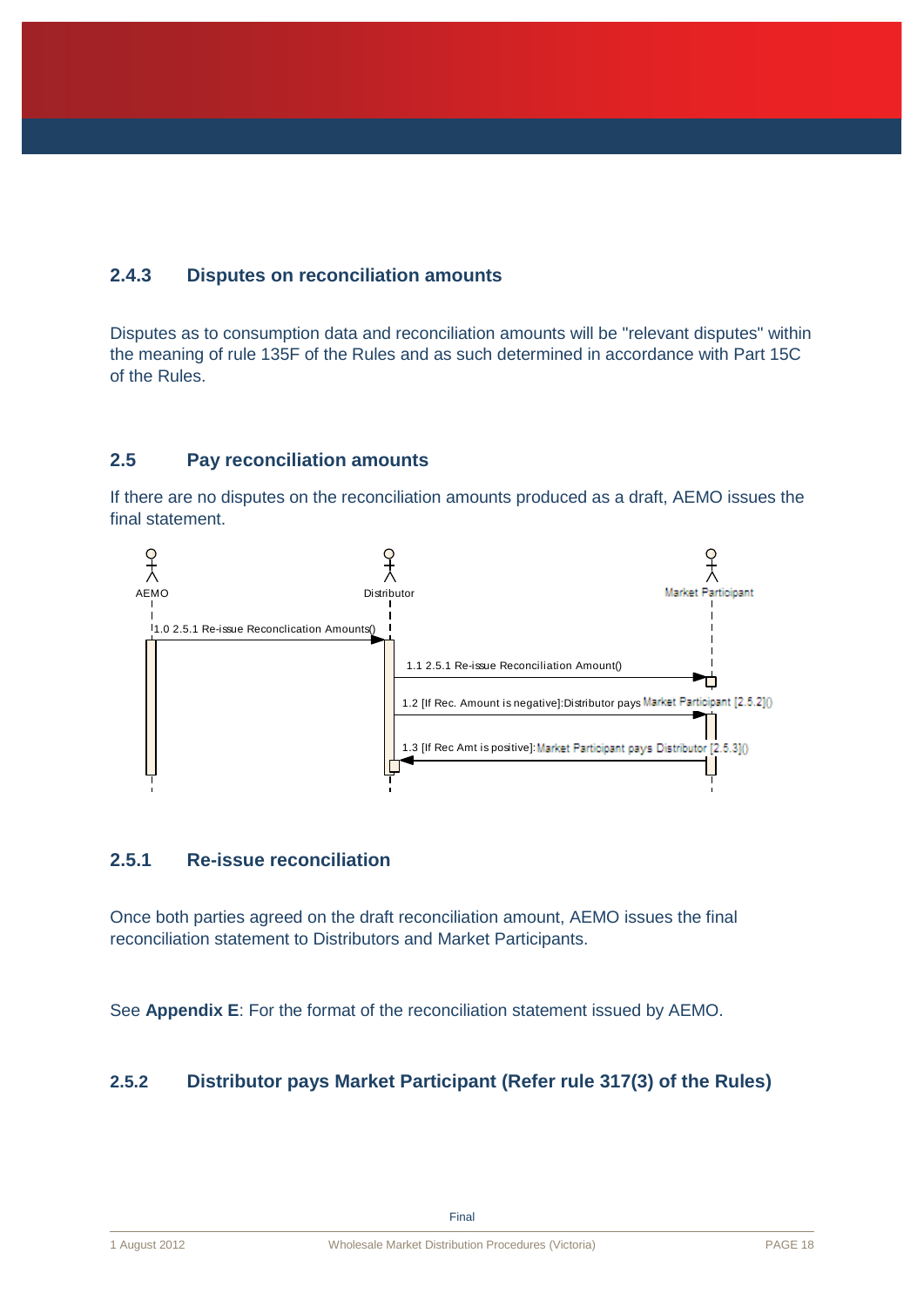If the reconciliation amount is negative, the Distributor must pay the reconciliation amount to the Market Participants.

### **2.5.3 Market Participant pays Distributor (Refer rule 317(3) of the Rules)**

If the reconciliation amount is positive the Market Participants must pay the reconciliation amount to the Distributor.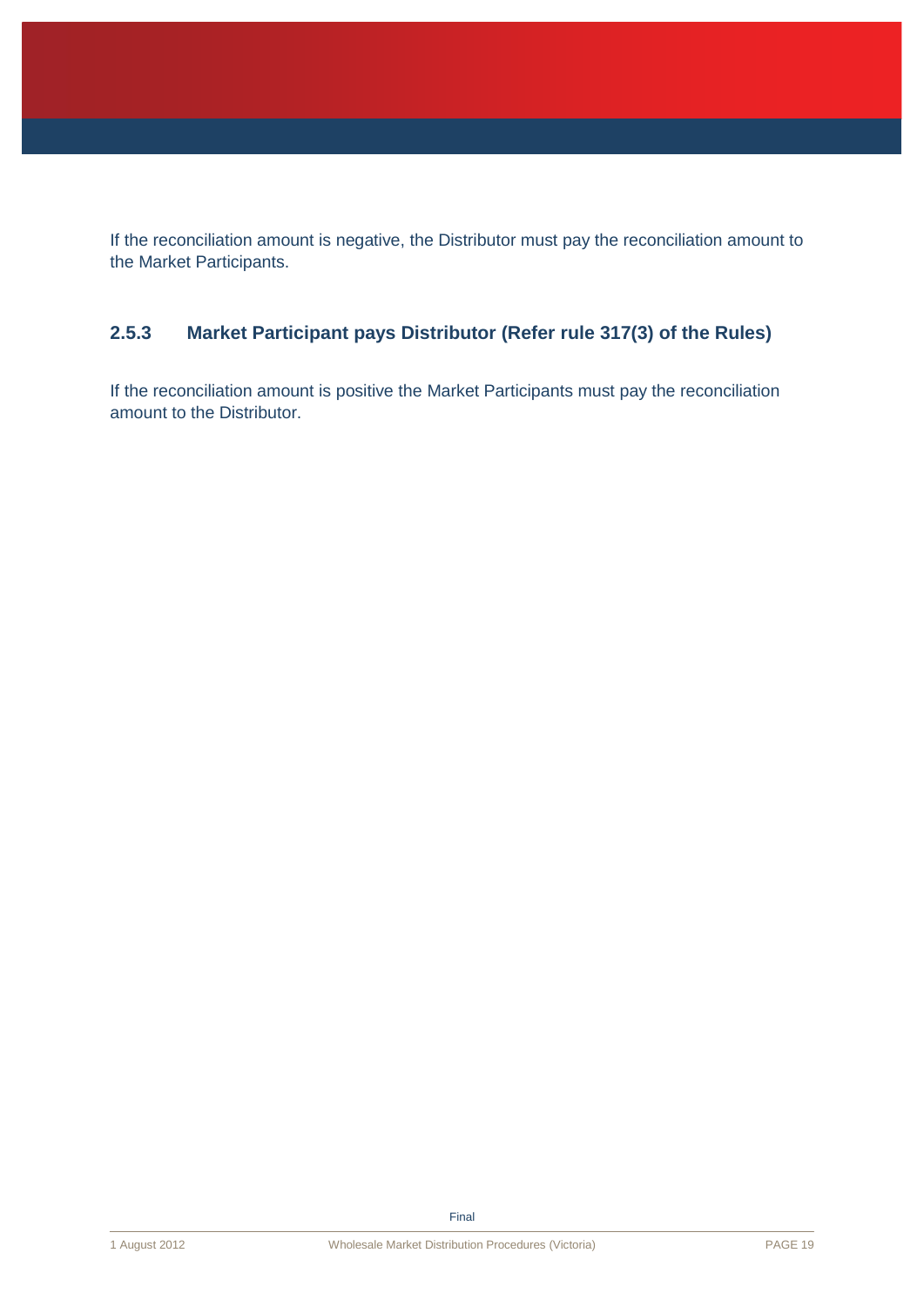## **Appendix – A**

Basic meter withdrawals into a distribution area are profiled and allocated to each Market Participant and assigned to a logical meter. This information and the data for interval metered sites provided in INT254 are sufficient to determine the volume of gas withdrawn from the declared transmission system by Distributor by Market Participant*.* The profiled logical meters and interval meters are identified using the INT55a MIBB report as follows.

### a) profiled logical meter

inject withdraw =  $"W"$ meter  $twoe = "LC"$ evp\_name = "Basic Meter Profiler" billing  $=$  "Y"

b) interval meters

inject\_withdraw = "W" meter  $type = "PD"$ 

billing  $=$  "Y"

- 1. Create two tables in a new MSAccess database:
	- meter\_register with column names as per INT55a MIBB report
	- meter data with column names as per INT254 MIBB report
- 2. Import INT55a and INT254 MIBB reports into meter register and meter data tables respectively.

Note import the dates as text.

Sample query for Distributors to obtain monthly withdrawals for each Market Participant: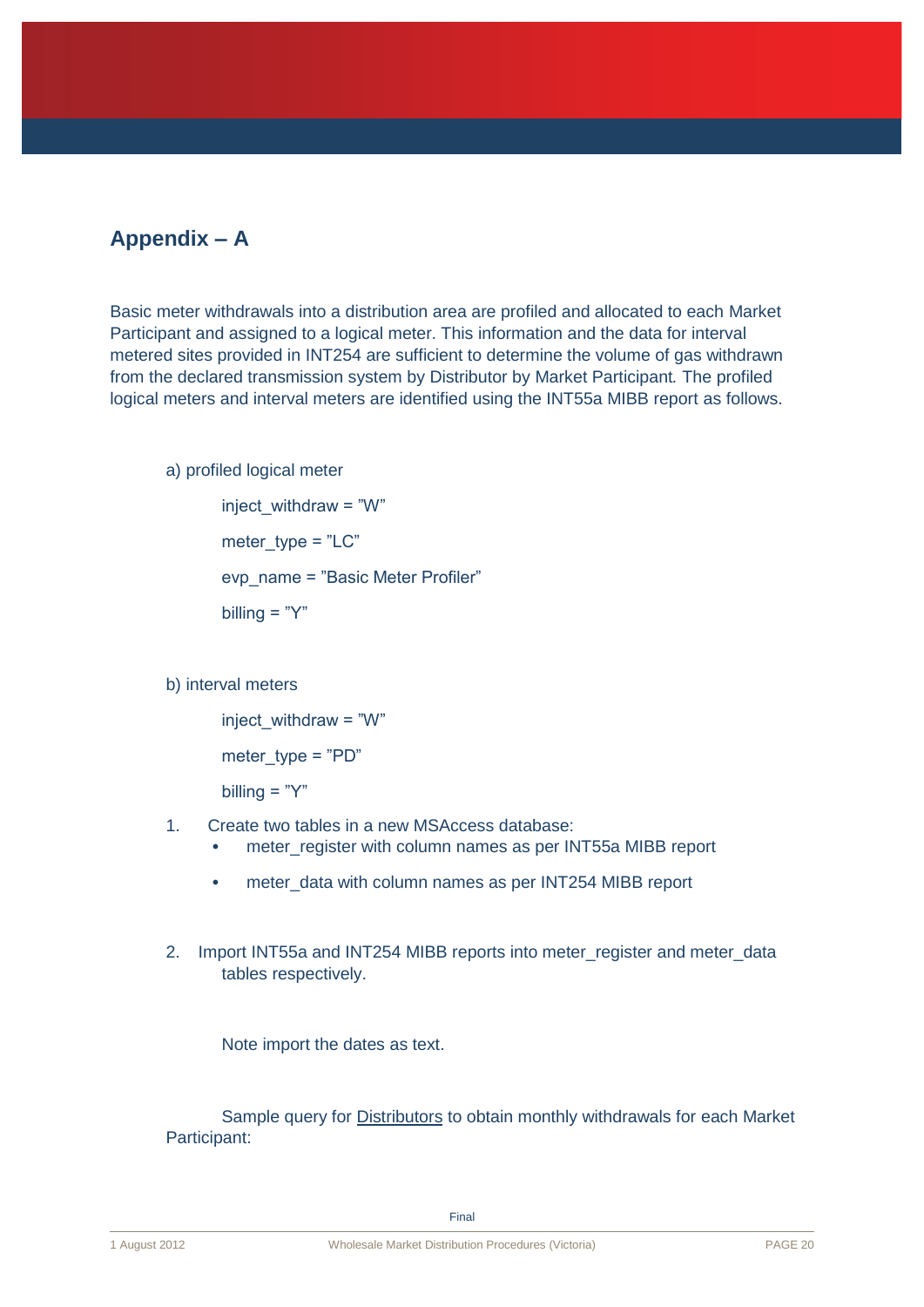SELECT meter\_register.fro\_name, Month([meter\_data]![gas\_date]) AS [Month], Sum(meter\_data.uafg\_adj\_energy\_gj) AS CTM\_Withdrawals

FROM meter\_data INNER JOIN meter\_register ON (meter\_data.gas\_date = meter\_register.gas\_date) AND (meter\_data.mirn = meter\_register.mirn)

WHERE meter\_register.inject\_withdraw="W" (And [meter\_register].[mirn] Like "53\*" Or [meter\_register].[mirn] Like "3\*LC")

GROUP BY meter\_register.fro\_name, Month([meter\_data]![gas\_date]);

Sample output if tables contain data for month of January and February:

| FRO_NAME                    | <b>MONTH</b>  | CTM_WITHDRAWALS |
|-----------------------------|---------------|-----------------|
| Market Participant A        | 1             | 350000.000      |
| <b>Market Participant B</b> | 1             | 300000.000      |
| <b>Market Participant C</b> | 1             | 7000.000        |
| <b>Market Participant A</b> | $\mathcal{P}$ | 250000.000      |
| <b>Market Participant B</b> | $\mathcal{P}$ | 200000.000      |
| Market Participant C        | 2             | 6000.000        |

Sample query for Market Participants to obtain monthly withdrawals for each Distributor:

SELECT [meter\_register].[distributor\_name], Month([meter\_register]![gas\_date]) AS Month, Sum([meter\_data].[uafg\_adj\_energy\_gj]) AS CTM\_Withdrawals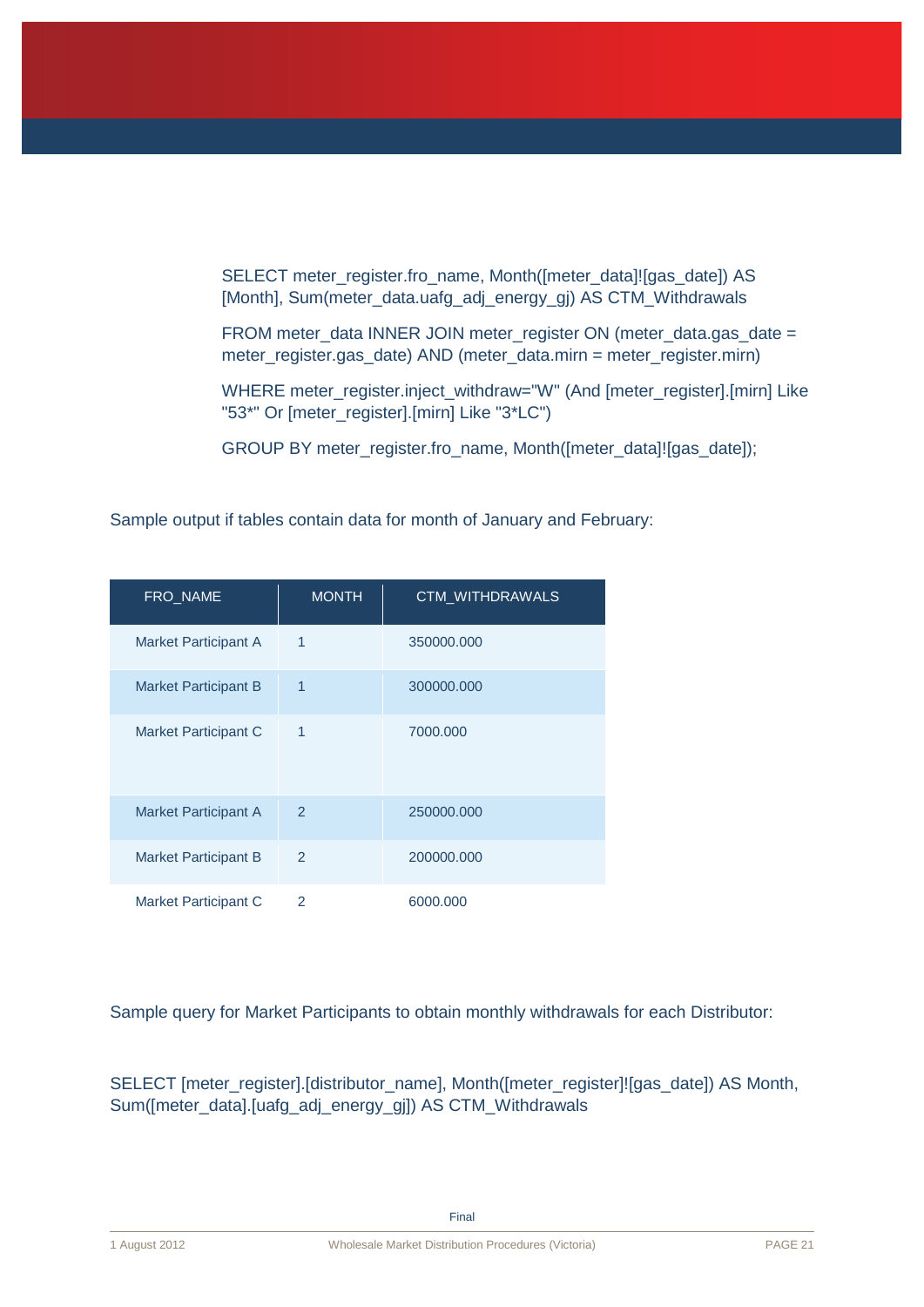FROM meter\_data INNER JOIN meter\_register ON ([meter\_data].[gas\_date]=[meter\_register].[gas\_date]) AND ([meter\_data].[mirn]=[meter\_register].[mirn])

WHERE [meter\_register].[inject\_withdraw]="W" And [meter\_register].[distributor\_name]<>"No Access" (And [meter\_register].[mirn] Like "53\*" Or [meter\_register].[mirn] Like "3\*LC")

GROUP BY [meter\_register].[distributor\_name], Month([meter\_register]![gas\_date]);

| DISTRIBUTOR_NAME | <b>MONTH</b>   | CTM_WITHDRAWALS |
|------------------|----------------|-----------------|
| Distributor A    | 1              | 350000.000      |
| Distributor B    | 1              | 300000.000      |
| Distributor C    | 1              | 7000.000        |
| Distributor A    | $\mathcal{P}$  | 350000.000      |
| Distributor B    | $\mathfrak{p}$ | 300000.000      |
| Distributor C    | 2              | 7000.000        |

Sample Output if tables contain data for month of January and February:

If there are no flows to NSW the information in italics in the above queries is not required.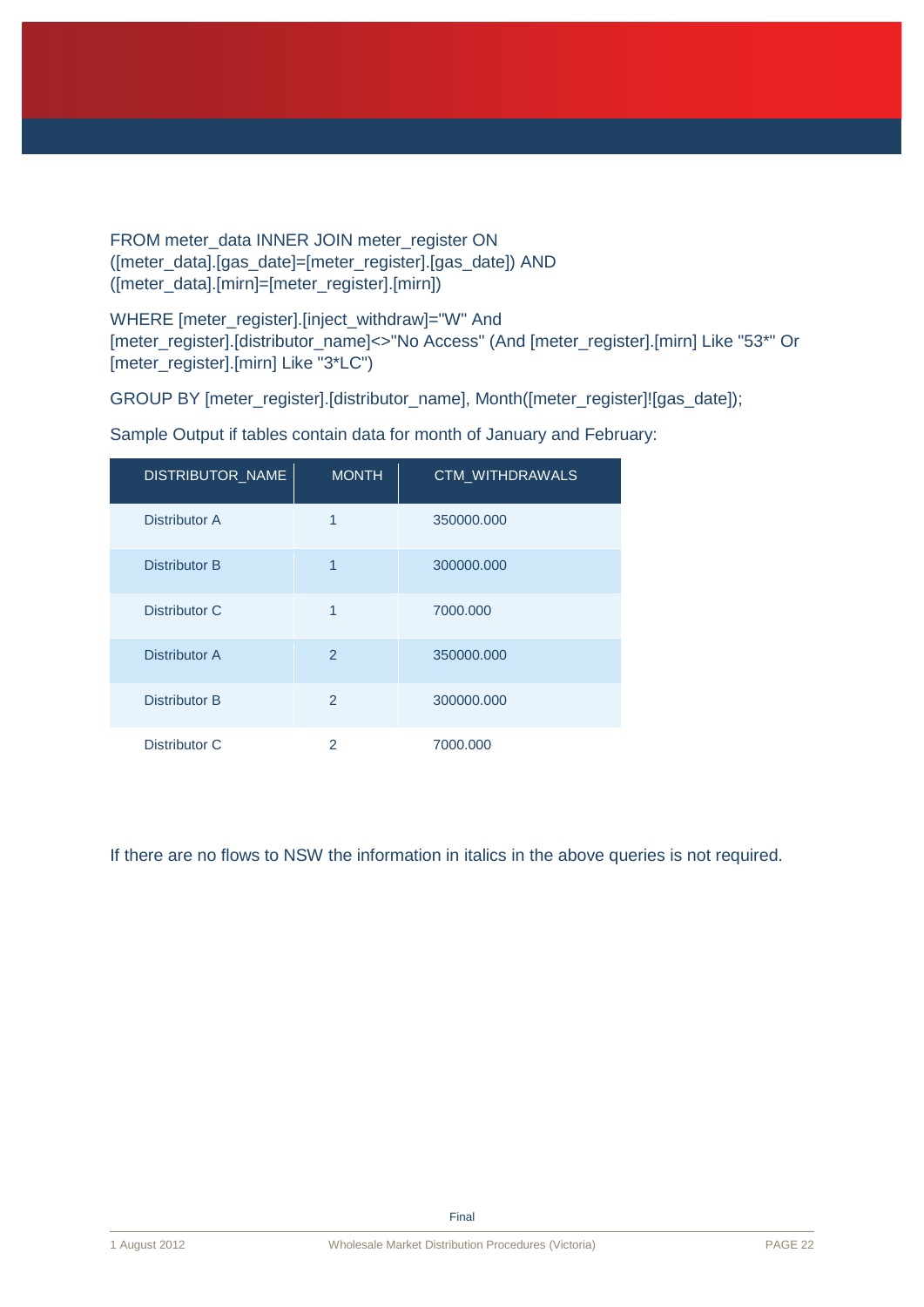# **Appendix – B**

**NSL apportionment** is done as below;

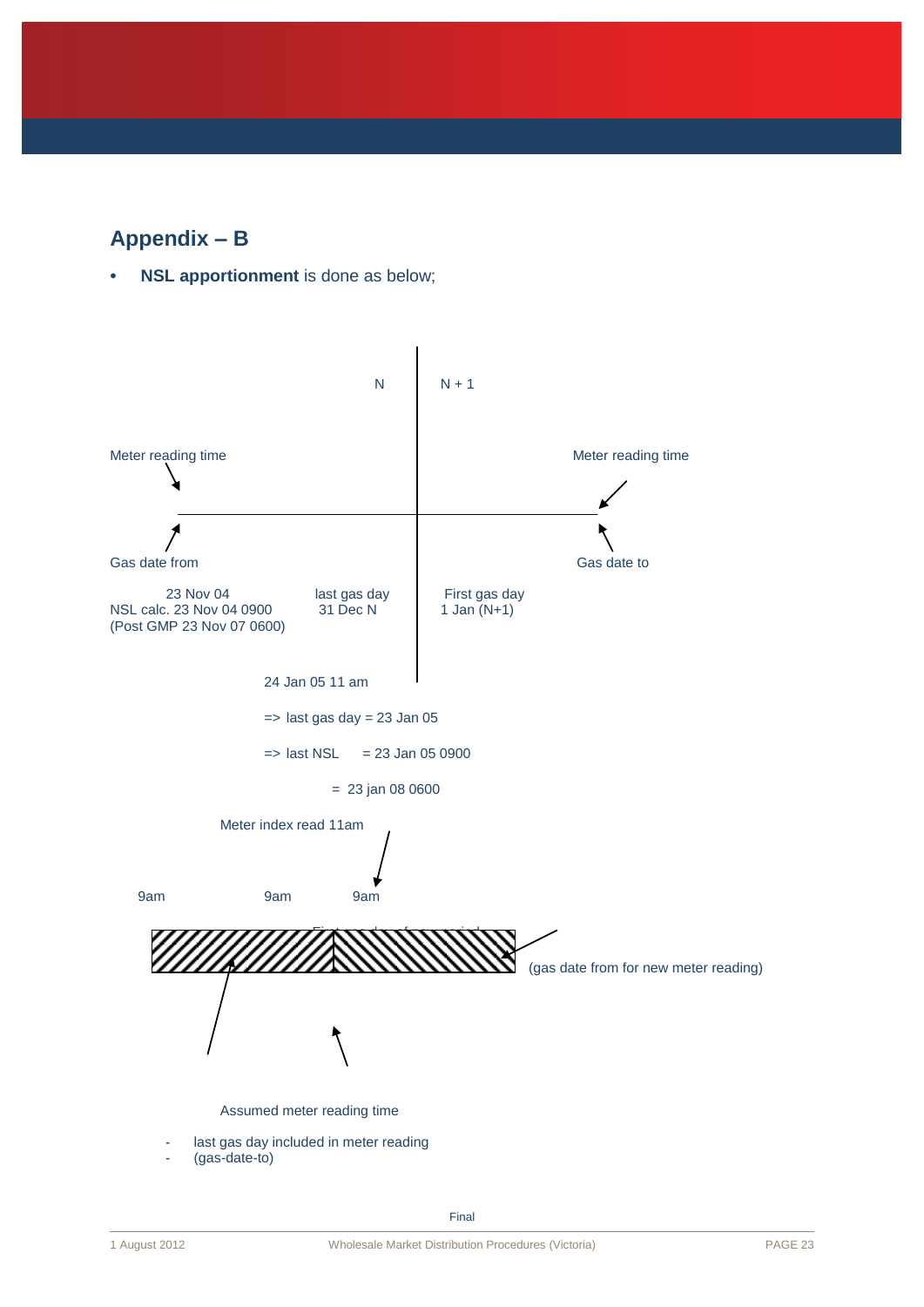|          | last gas day of period                                        |  |
|----------|---------------------------------------------------------------|--|
|          | Apportionment; $\sum$ NSL <sub>DB</sub> * Meter readings (GJ) |  |
| Year End | gas date from                                                 |  |
|          | last gas day of period                                        |  |
|          | $\Sigma$ NSL <sub>DB</sub>                                    |  |
|          | gas date from                                                 |  |

Note: Can be done individually or by summing all meter reads with the same gas date from and gas date to.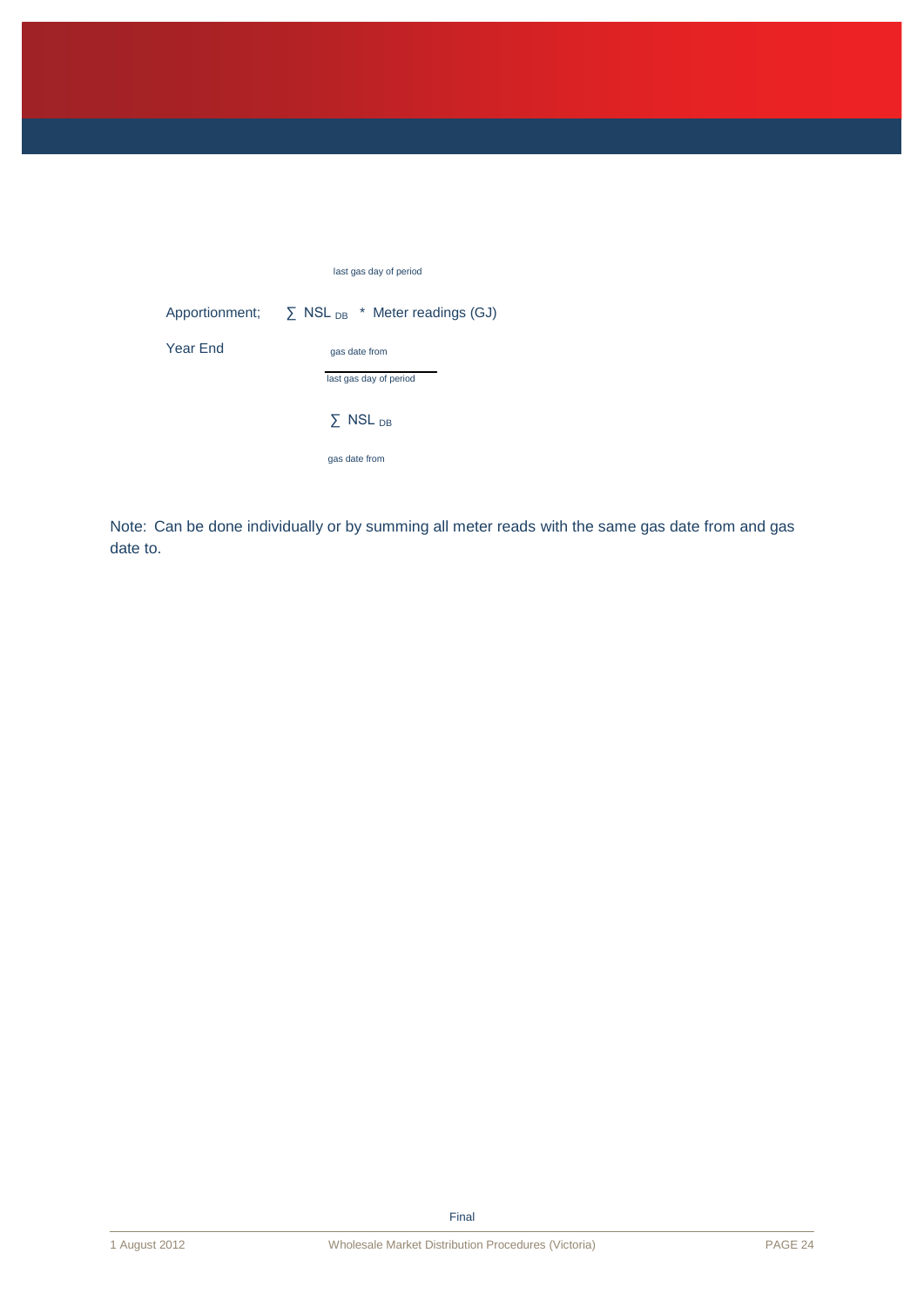# **Appendix – C**

**Reconciliation amount is;**

$$
(X+Y) * (B-A)
$$

Where:

- $X =$  the quantity of annual price of gas, using spot and contract prices and quantities, as determined by AEMO for the previous calendar year expressed in \$ per gigajoule;
- $Y =$  the average transmission tariff for the previous calendar year

expressed in \$ per gigajoule as calculated under the declared transmission system service provider's prevailing reference tariffs;

$$
A = D = (E/(1 - G))
$$

Where:

D = Amount determined by AEMO for declared wholesale gas market

settlement purposes as quantity of gas withdrawn from the declared transmission system by the Distributor for *Market Participant* at the connection points for the previous calendar year;

 $E$  = the quantity of gas withdrawn by Distributor for Market Participants at all Class A

supply points for the previous calendar year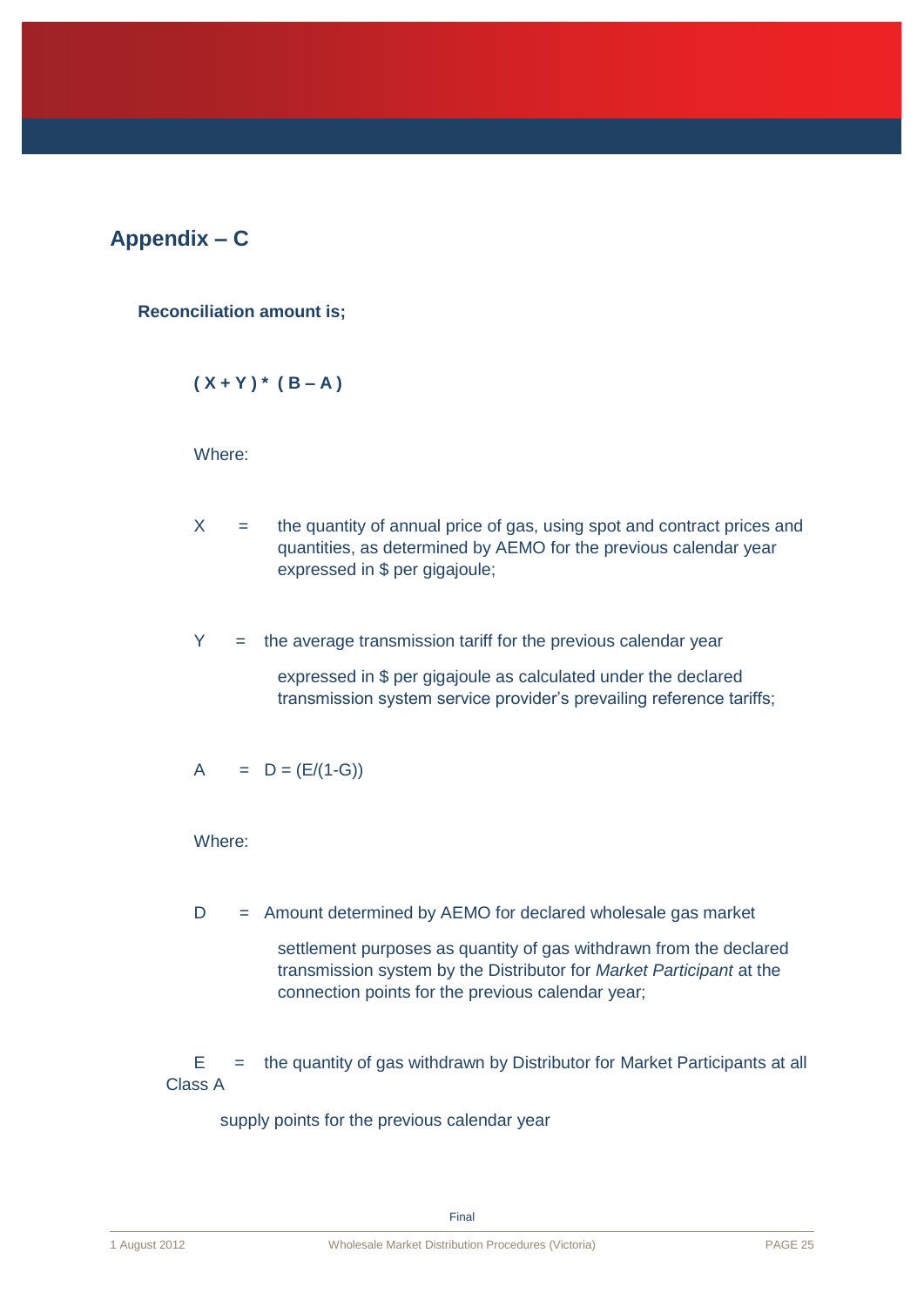$$
B = H (1-F)
$$

H = the quantity of gas withdrawn by Distributor for Market Participants at all Class B

supply points for the previous calendar year

- $F =$  the benchmark flow rate for gas for class B supply points set out above
- $G =$  the benchmark flow rate of gas for class A supply points set out above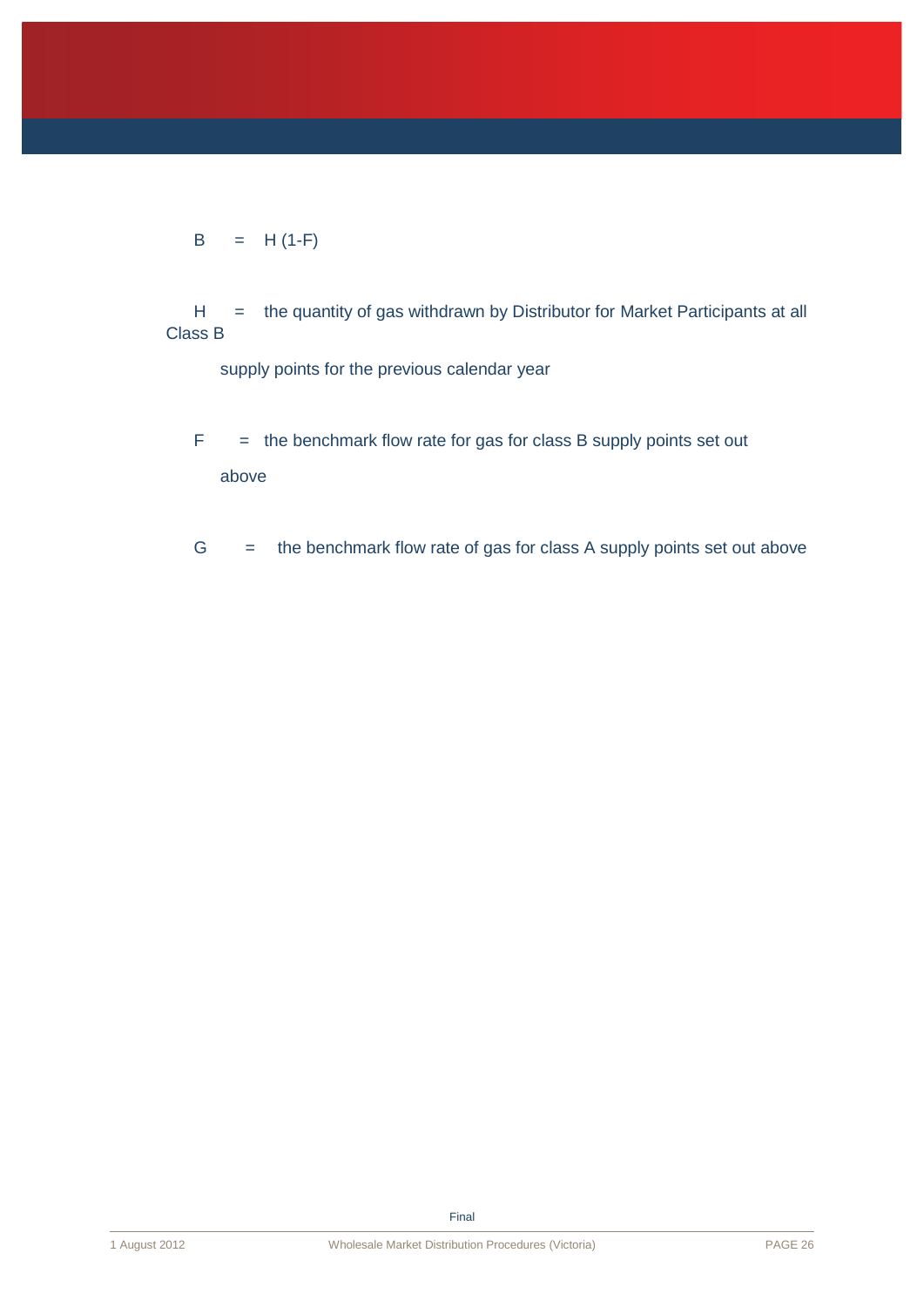# **Appendix – D**

**Formula used for previous year adjustments;**

Formula will be;

 $[( X + Y) * ( B - A) ]_{N} + [( X + Y) * (B' - A')]_{\text{year }N-1}$ 

 $B' = ADJ \cdot B_{N-1} / (1 - F)$  $A' = ADJ D_{N-1} - ADJ A_{N-1} / (1 - G)$ 

- ADJ\_B<sub>N-1</sub> = adjustment for class B in year (N-1) consumption as advised by Distributor & agreed by Market Participant with consumption data for year N
- ADJ\_ $A_{N-1}$  = adjustment for class A in year (N-1) consumption as advised by Distributor & agreed by Market Participant with consumption data for year N

ADJ  $D_{N-1}$  = adjustment for year (N-1), amount determined by AEMO for declared wholesale gas market settlement purposes as quantity of gas withdrawn from the declared transmission system by Distributor for Market Participant at connection points for the previous calendar year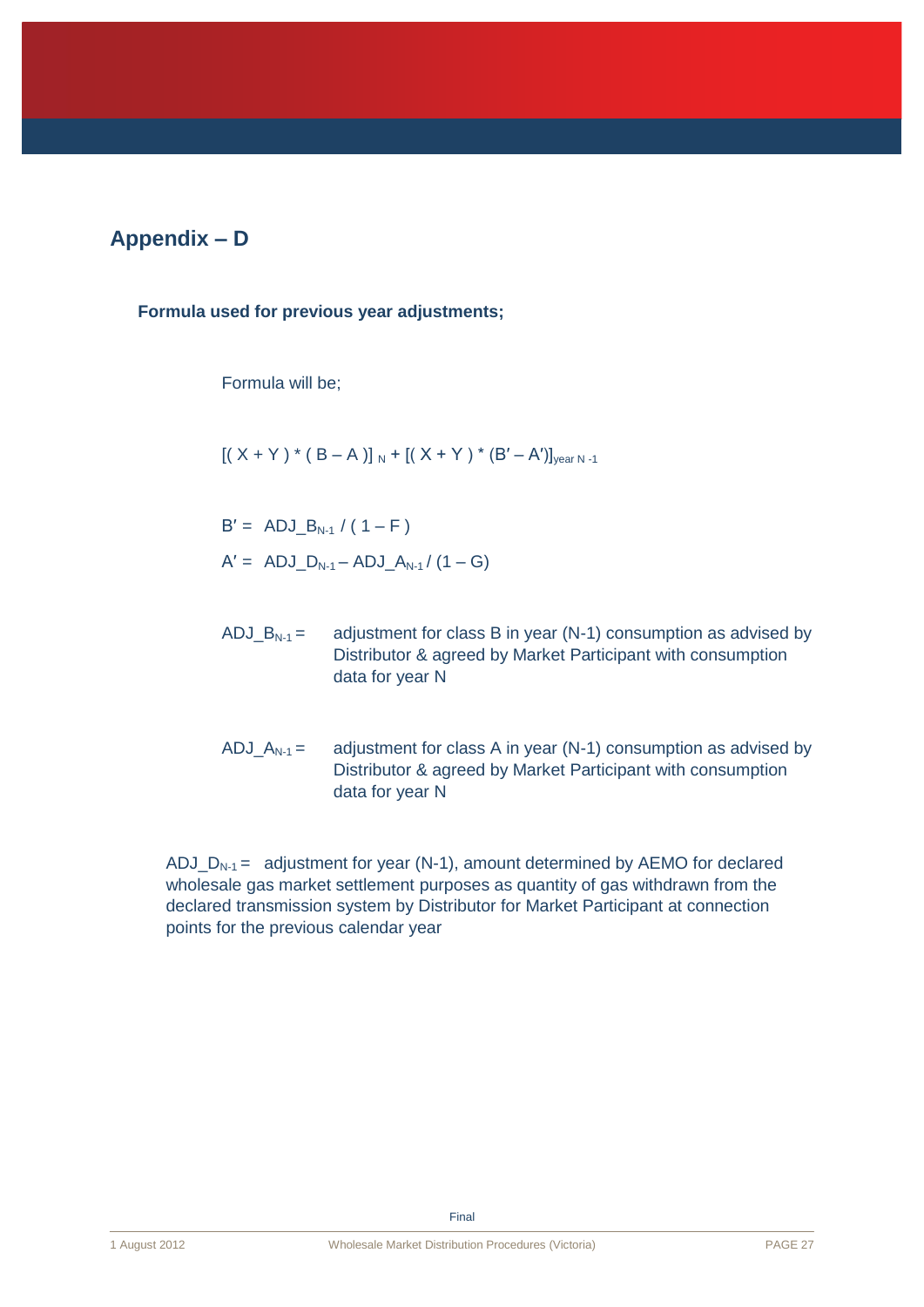# **Appendix - E**

 Distributor: XYZ Networks (Gas) Pty Ltd Market Participant: ABC Sales Pty Limited State: Victoria

### **Unaccounted for Gas Calculation from 01-Jan-2004 to 31-Dec-2004**

AEMO's calculation of UAFG and payment determination is as follows:

| <b>ITEM</b>                            | <b>PREVIOUS YEAR</b> | <b>ADJ PREV YEAR</b> | <b>CURRENT YEAR</b> |
|----------------------------------------|----------------------|----------------------|---------------------|
|                                        |                      |                      |                     |
| $B=H/(1-F)$                            | 105,263GJ            |                      | 57,895GJ            |
| $A=D-(E/(1-G))$                        | 119,679GJ            |                      | 64,859GJ            |
| $B' = ADJ_BN-1/(1-F)$                  |                      | $-842GJ$             |                     |
| $A' = ADJ_D_{N-1} - ADJ_A_{N-1}/(1-G)$ |                      | $-800GJ$             |                     |
| Class B for Market Participant (H)     | 100,000GJ            | $-800GJ$             | 55,000GJ            |
| Class A for Market Participant (E)     | 80,000GJ             | $-200GJ$             | 35,000GJ            |
| CTM injections into Distribution (D)   | 200,000GJ            | $-1000GJ$            | 100,000GJ           |
| <b>Business for Retail Business</b>    |                      |                      |                     |
| Actual UAFG (H+E)-D                    | $-20,000GJ$          |                      | $-10,000GJ$         |